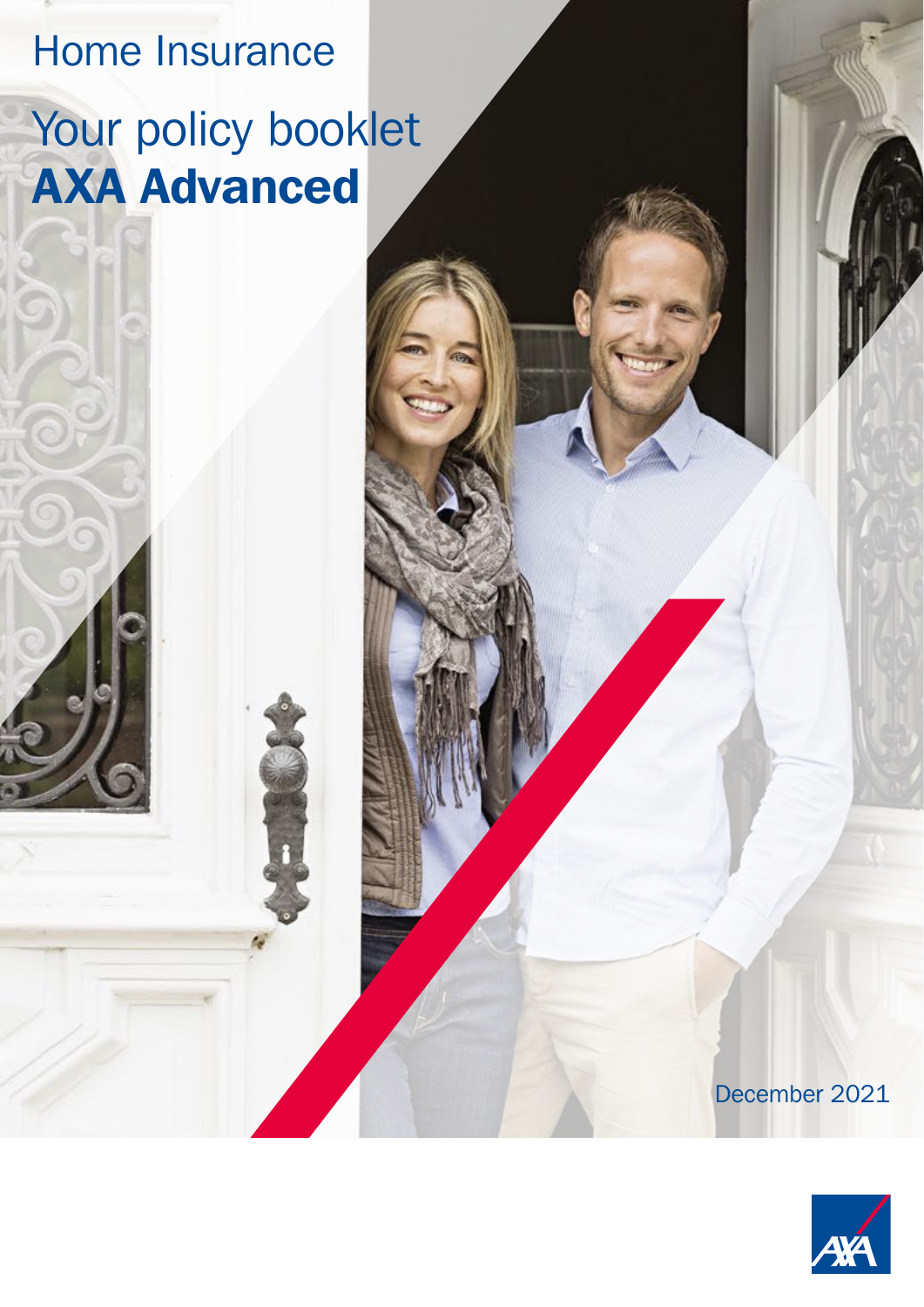### Important telephone numbers

#### Contents and Buildings claims 0330 024 6843

To make a claim, call our claims team for immediate help. To make the process as quick as possible for you, please have your **policy** number and details of the loss to hand.

#### **Domestic helpline 20330 024 6849**

The Domestic helpline is automatically included to offer practical advice when trouble strikes in the **home**. Burst pipes, blocked drains, electrical faults, even wasps nests we can arrange for an approved contractor to visit your **home** and sort out the problem as quickly as possible.

You will have to pay for any call out charges, parts and cost of labour.

#### **Legal helpline 0330 024 6861**

This free and confidential legal helpline service offers legal advice over the phone. You can expect help on any personal or domestic legal problems.

#### Identity theft helpline 0330 024 8687

This confidential service is automatically included if you have contents cover. It provides a resolution service for customers who have experienced or thinks they may have experienced identity theft and also provides preventative advice.

This service is administered by Arc Legal Assistance.

#### Health at hand 0330 159 8327

A health information telephone service available to you, 24 hours a day, 365 days a year. Qualified nurses, midwives and pharmacists are on hand to give you the benefit of their expertise, to offer you support, information and guidance on your health questions or worries. If appropriate, they can also send you written information and give you a follow-up call if requested, should you have further questions. Whilst the Health at Hand service does not diagnose or prescribe and it is not designed to take the place of your GP, it can provide you with valuable information to help put your mind at rest.

Health at Hand is managed and provided by AXA PPP Healthcare Group Limited. We may record and monitor calls for quality assurance, training and as a record of our conversation.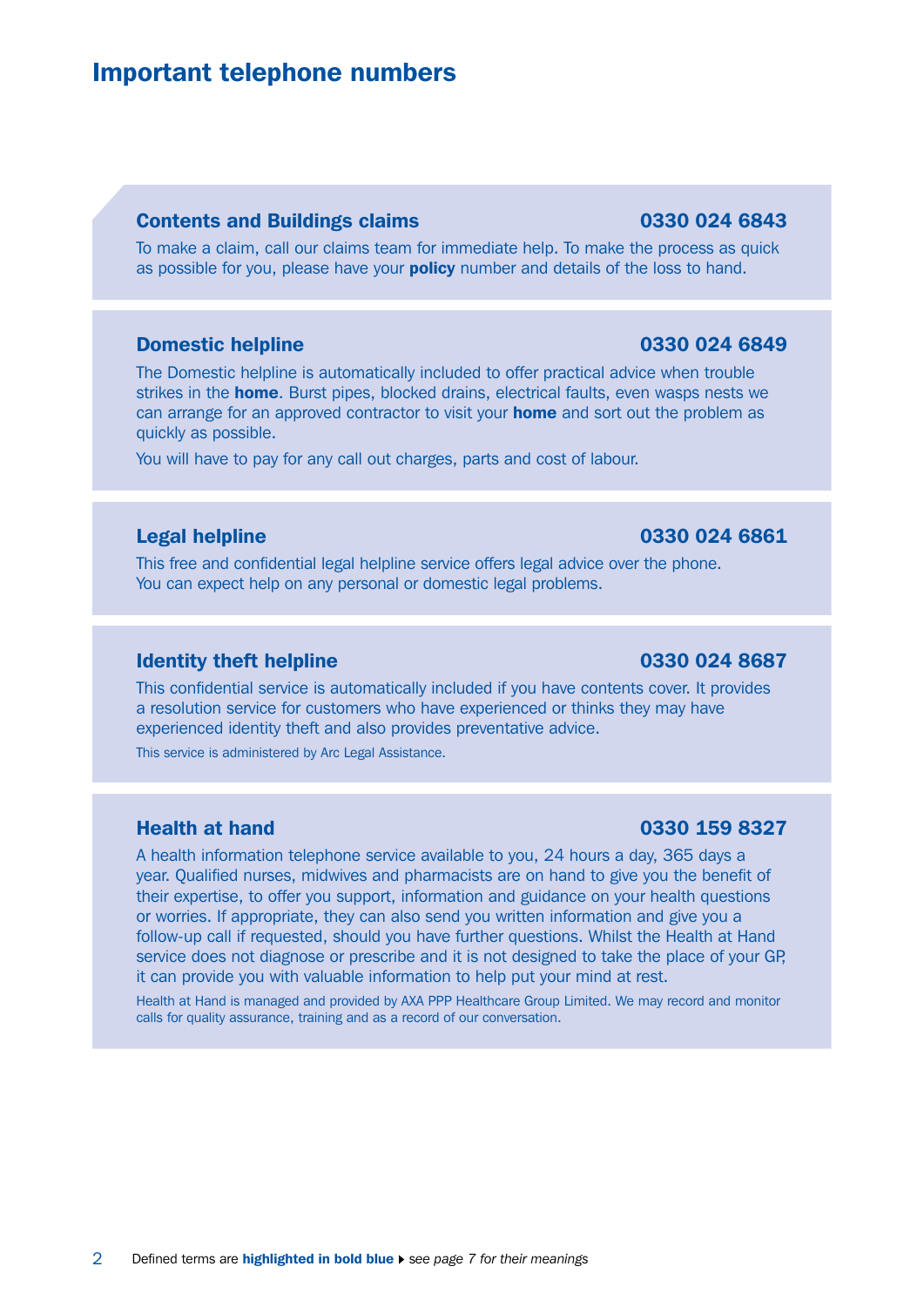## **Contents**



| <b>Your policy</b>                  |    |
|-------------------------------------|----|
| Important telephone numbers         | 2  |
| Important information               | 4  |
| Your policy                         | 6  |
| Meanings of defined terms           | 7  |
| <b>General conditions</b>           | 11 |
| <b>General exclusions</b>           | 13 |
| <b>Making a claim</b>               |    |
| Making a claim                      | 14 |
| <b>Claims conditions</b>            | 15 |
| How we settle claims                | 17 |
| <b>Cover available</b>              |    |
| Inflation protection                | 19 |
| <b>Contents worldwide</b>           | 20 |
| <b>Buildings</b>                    | 27 |
| Health at hand                      | 31 |
| Making a complaint                  | 33 |
| <b>Customer service information</b> | 35 |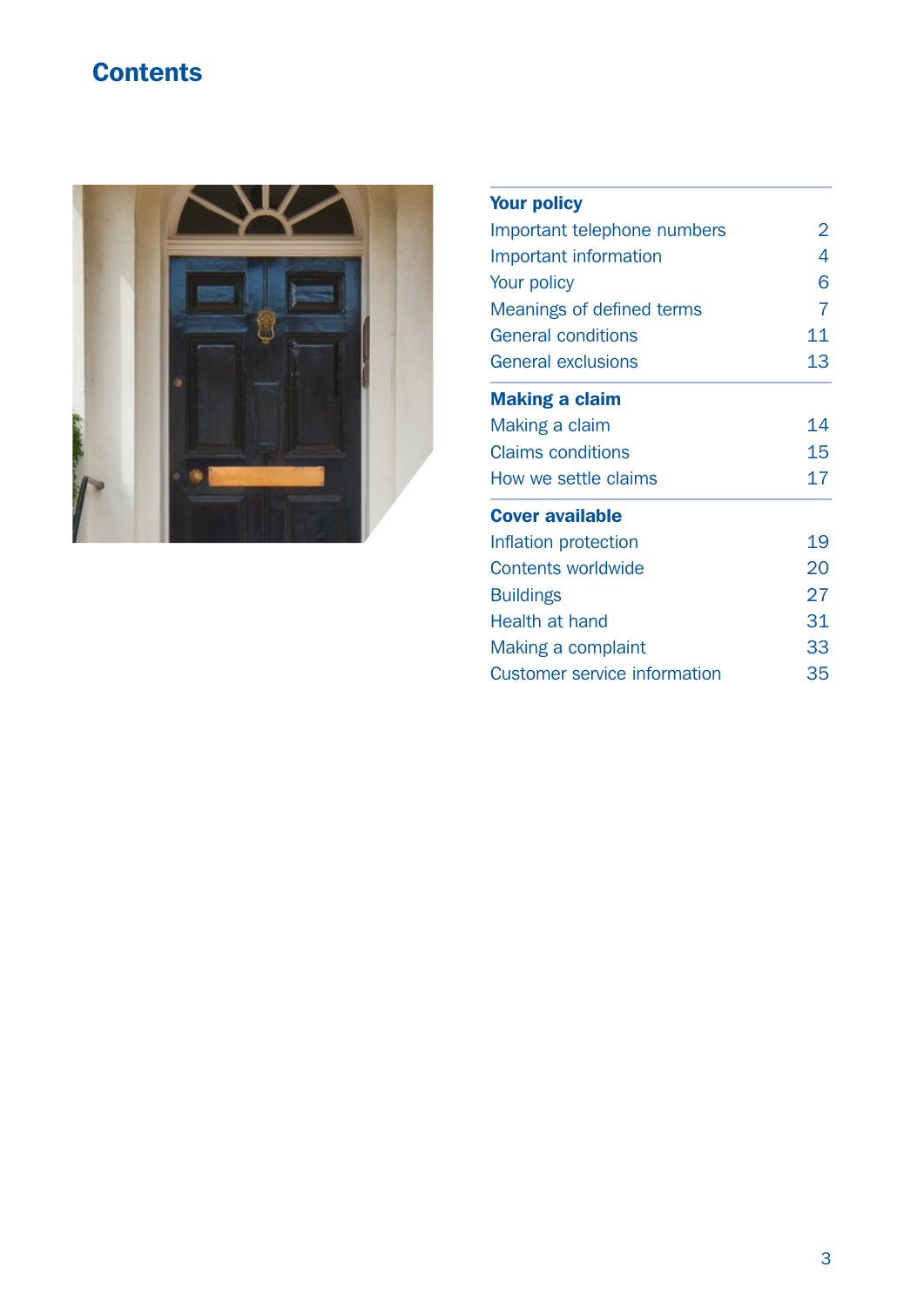### Important information

Our AXA Advanced Home Insurance policy is designed to protect you against the risk of things happening suddenly which you could not have expected such as fire, theft, flood and storm. It is not designed to protect you against losses that arise due to the gradual deterioration or poor maintenance of your home.

We want to ensure that you are fully aware of the extent of your cover, and would therefore urge you to read this policy in full along with the policy schedule. We have also taken this opportunity to bring some helpful information to your attention.

This section does not form part of your policy and contains only examples of what is contained in your booklet.

#### Collision

If someone crashes into your wall or your house make sure you record their name, address, vehicle registration and contact details. We will need this information to help us try to recover your excess.

#### **Subsidence**

Damage caused by subsidence is the result of ground movement affecting your property. The most common signs of this are diagonal cracks away from door and window frames. New properties will often move for reasons other than subsidence and this natural settlement is not covered.

Subsidence and other types of ground movement can be difficult and complex to repair. It is important that you tell us as soon as possible if you think your home may be affected.

#### Escape of water

Your cover for escape of water is designed to cover damage to your property caused by water leaks.

It's always a good idea to get your boiler checked and/or serviced by a Gas Safe/Oftec/ Hetas certified engineer, depending on your heating system, in plenty of time for winter.

This will help prevent boiler failure which could leave you with no heating and/or hot water.

One of the biggest risks of water damage occurs when you are away during the winter where pipes can freeze and burst causing large amounts of damage. It is important that you take steps to avoid this by keeping your central heating on low so your pipes do not freeze over. If you want to turn your heating off then you should drain your central heating system and switch off the water at the mains.

Please be aware that cover for escape of water ceases after the home has been unoccupied for more than 60 days.

In addition, damage can occur due to water leaks caused when the sealant or grout around your bath or shower has worn away or failed.

Pipes often burst because they have worn out; if this happens you should turn off the main stop tap and contact a plumber. We will be able to pay for the damage the water has caused but not to repair the pipe itself.

#### Fires

A large percentage of fires start in the kitchen, and are caused by faulty electrical appliances or unattended cooking pans and equipment – particularly chip pans. In addition candles, cigarettes, electric blankets and overloaded plug sockets cause a significant fire risk.

Always purchase electrical goods from a reputable supplier as branded goods sold via untraceable Internet suppliers at much reduced prices may be counterfeit and/or may not be fitted with the appropriate safeguards against the risk of fire.

Please ensure you bear these risks in mind and take adequate precautions to protect yourself and your family.

Smoke alarms save many lives and significant damage every year. Please ensure that you have them fitted and check them regularly.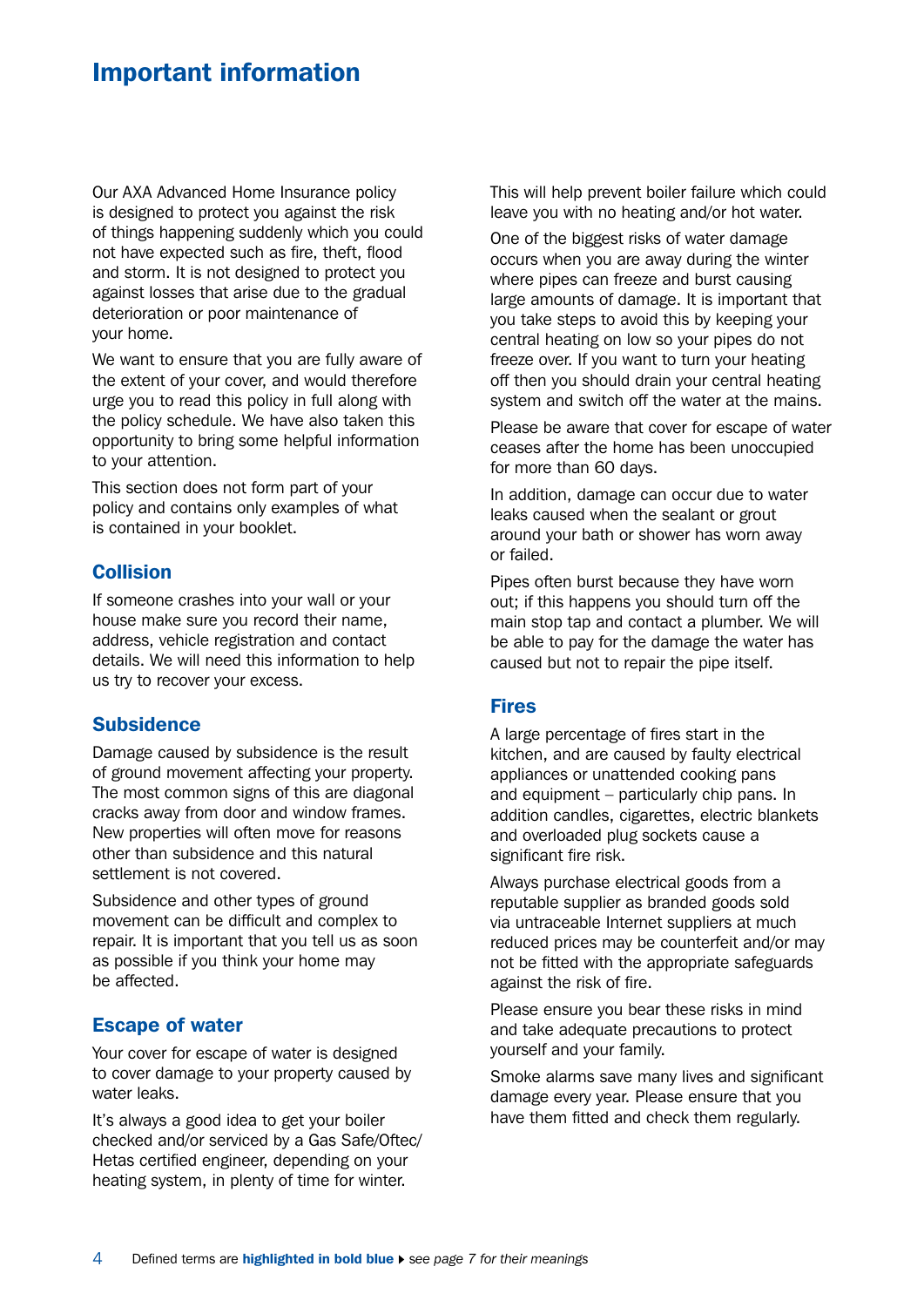#### Floods

If water has or is expected to enter your property you should secure your home and move your valuables and essentials to an elevated place or upper floor. You should also turn off all the utilities like power, water and gas supplies at their main source and disconnect all electrical appliances if possible.

If you know that you live in an area which is prone to flooding, there are additional steps you can take to protect your home and we would recommend contacting your local Environment Agency for further advice or call Floodline on 0345 988 1188.

#### **Drains**

Some drains which use defective materials such as pitch fibre in their construction are prone to wear out over time naturally. If this happens they will not be covered by your policy but there are more specific insurance policies available to protect you against this risk.

#### Storms

Properties are designed to withstand damage by all but the most extreme weather conditions. Normal weather conditions should not cause damage to a well maintained property and damage of this nature is not covered by this policy. It is therefore important that you keep your property in a good state of repair. Areas that you should focus on include blocked or broken gutters or down-pipes, and loose or damaged roof tiles.

Some areas like flat roofs, fascia boards and boundary walls are difficult to inspect so if you cannot check them yourself you should use a relevant building expert to do this for you.

#### **Thefts**

Many thefts are committed by so called 'opportunist' criminals. Your property is significantly more likely to be burgled if accessible entrances are not locked and secured. Your policy may carry an endorsement about the security you have in place to prevent thefts. This usually requires you to have certain types of door and window locks. Make sure you check your schedule to ensure you have the right protection in place. If you fail to meet these requirements we may impose a higher excess for theft claims.

If you are going away do what you can to make your house appear occupied. Ask a neighbour to pick up the mail, cancel milk and any other regular deliveries and use timers on lights if you have them.

Garages and sheds are attractive to criminals as they are easier to break in to and often contain valuable items such as tools or golf clubs. Locking these is another important step to minimising the risk of a theft.

You should also take particular care of items such as laptops and MP3 players or ipods. Cover is limited for items while left unattended anywhere outside of the home, left unattended in a vehicle or craft or left unattended in a hotel room. Please refer to the Contents section for further details.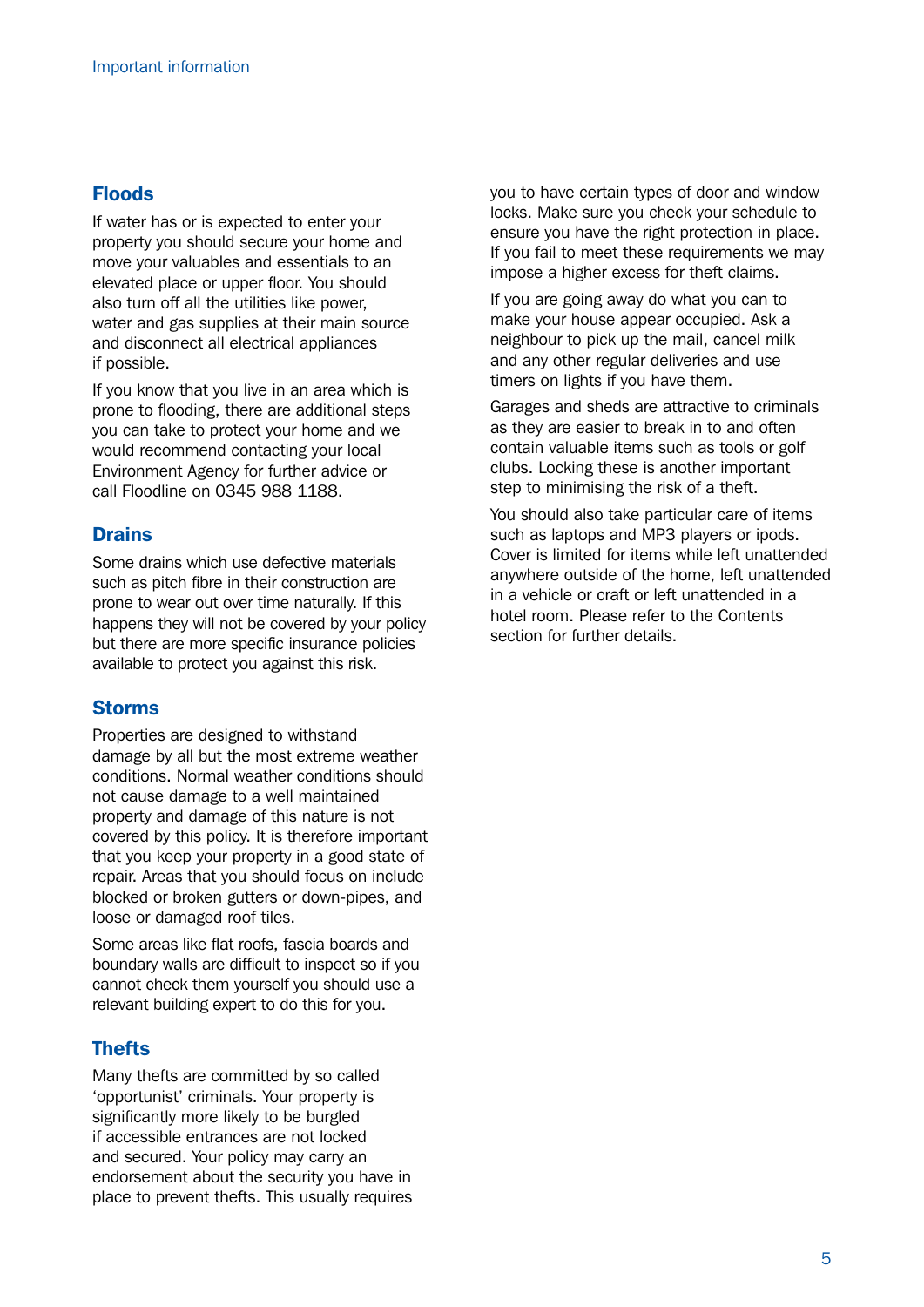### Your policy

Welcome to your AXA Advanced home insurance **policy** and thank you for choosing AXA Insurance UK plc.

This **policy** describes the insurance cover provided during the period of insurance as shown in your schedule which you have paid for, or have agreed to pay for, and for which we have accepted the premium.

The contract between you and us is made up of this **policy**, the schedule and any endorsements shown in the schedule.

#### Important information

Please read this **policy** booklet with your schedule to make sure that you are satisfied with your insurance. If you have any questions please contact us or your Insurance Agent.

Please also take some time to read our complaints procedure in the Making a complaint section on page 33.

#### Using your booklet

Certain words and phrases have a defined meaning. You can find the meanings of these defined terms on pages 7–10.

We have designed your **policy** booklet to help you understand the cover provided. You will find on many pages the following headings:

#### What is covered

These sections give detailed information on the insurance provided and should be read at all times with 'What is not covered'.

#### What is not covered

These sections draw your attention to what is not included in your policy.

#### The law which applies to this policy

You and we can choose the law which applies to this **policy**. We propose that the Law of England and Wales apply. Unless we and you agree otherwise the Law of England and Wales will apply to this **policy**.

#### Checking for changes to your cover

If you have varied the basic terms of your **policy** with us, this will be stated on your schedule.

In addition we may apply **endorsements** that can include, but not limited to, a requirement to have a burglar alarm fitted, a certain lock type on your doors, a larger **policy excess** on a specific section or an increased limit for one of your **valuables** items.

#### To help you further…

We have included some explanatory notes in your policy. These are printed in *italics*.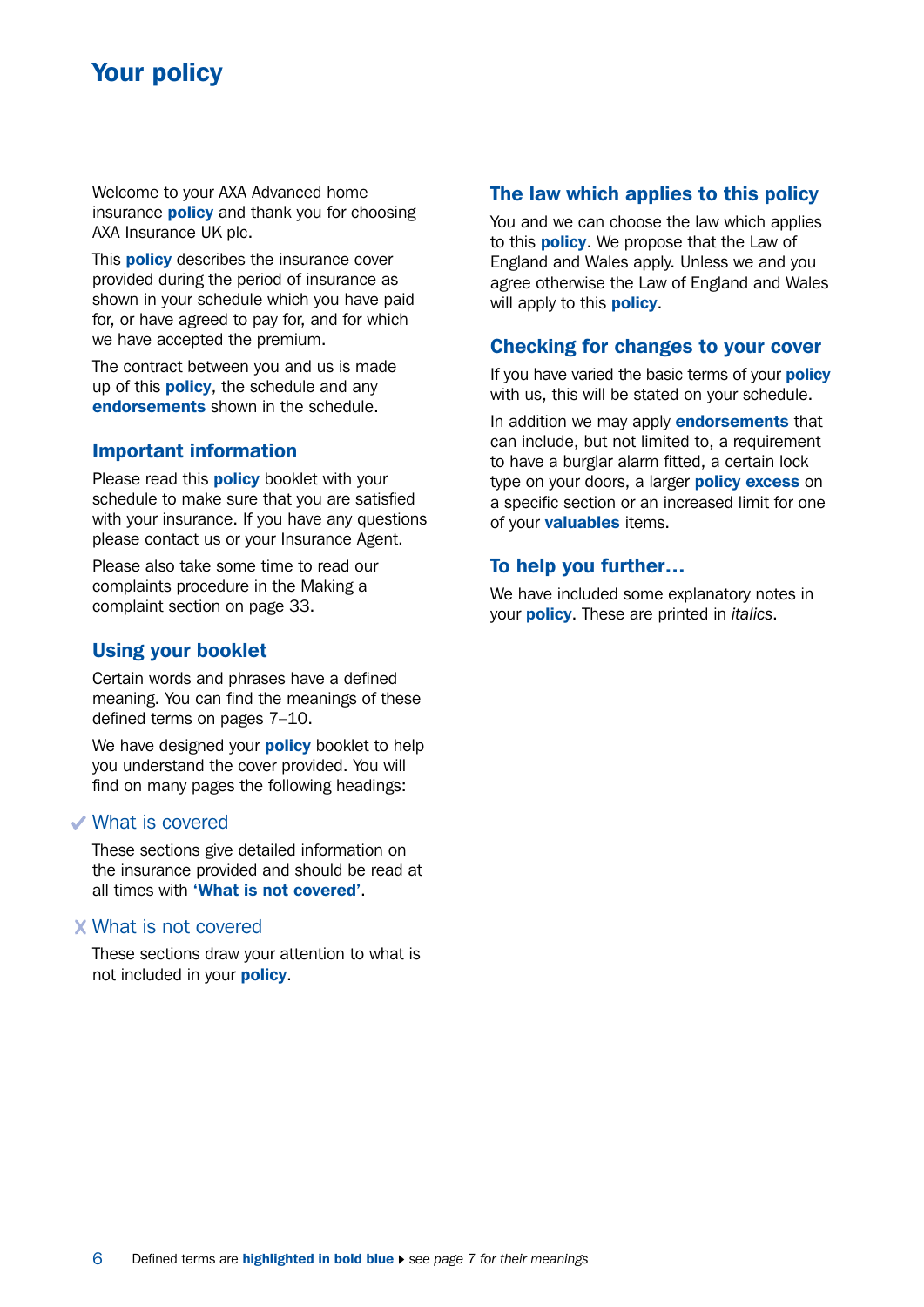### Meanings of defined terms

These meanings apply to the whole of your policy.

If a word or phrase has a defined meaning, it will be highlighted in bold blue print and will have the same meaning wherever it is used in the **policy**.

The terms we, us, our, you and your also have a defined meaning listed here, but are not highlighted in bold throughout the **policy**.

The following definitions are listed alphabetically.

#### Action

A civil or criminal proceeding for monetary damages as a result of *identity theft.* 

#### **Buildings**

The structure of the **home** including fixtures and fittings and the following if they form part of the property:

- oil and gas tanks, cesspits, septic tanks
- $\blacksquare$  permanent swimming pools, fixed hot tubs or Jacuzzis, ornamental ponds, fountains, tennis hard courts
- valls, gates, fences, hedges, terraces, patios, drives, paths, artificial lawns, statues, decking, railings, gazebos, pergolas
- car ports, garages including garages on nearby sites
- $\blacksquare$  external lighting, alarm systems and surveillance equipment, air and ground source heat pumps, solar heating systems, wind turbines
- $\blacksquare$  fixed recreational toys and brick built barbecues
- laminated, wooden effect or vinyl floor covering that could not reasonably be removed and re-used
- $\blacksquare$  inspection hatches and covers all supplying your home
- **n** outbuildings.

#### Business equipment

Any items or equipment, including computing equipment (but excluding data) used mainly for business, trade, professional or employment purposes.

This includes stock but excludes business money and documents.

#### **Contents**

Household goods, including:

- $\blacksquare$  furniture, furnishings, tenants fixtures and fittings, interior decorations and carpets
- gardening equipment
- **n** freestanding domestic appliances
- $\blacksquare$  food and drink (except wine collections over £5,000)
- office equipment
- **n** aerials and satellite dishes
- unfixed outdoor items
- **n** personal effects
- <sup>n</sup> valuables
- fine art, antiques and collectables
- $\blacksquare$  money
- **n** business equipment

provided that they belong to you or your family, or you or your family are legally responsible for them, and with the exception of business equipment they are all used mainly for private purposes.

The following items are not included in this definition:

- **n** vehicles or craft
- any living creature
- documents
- downloaded audio/visual files
- **n** lottery tickets and raffle tickets
- n any part of the structure of the **buildings**. other than fixtures and fittings, for which you are responsible as the tenant.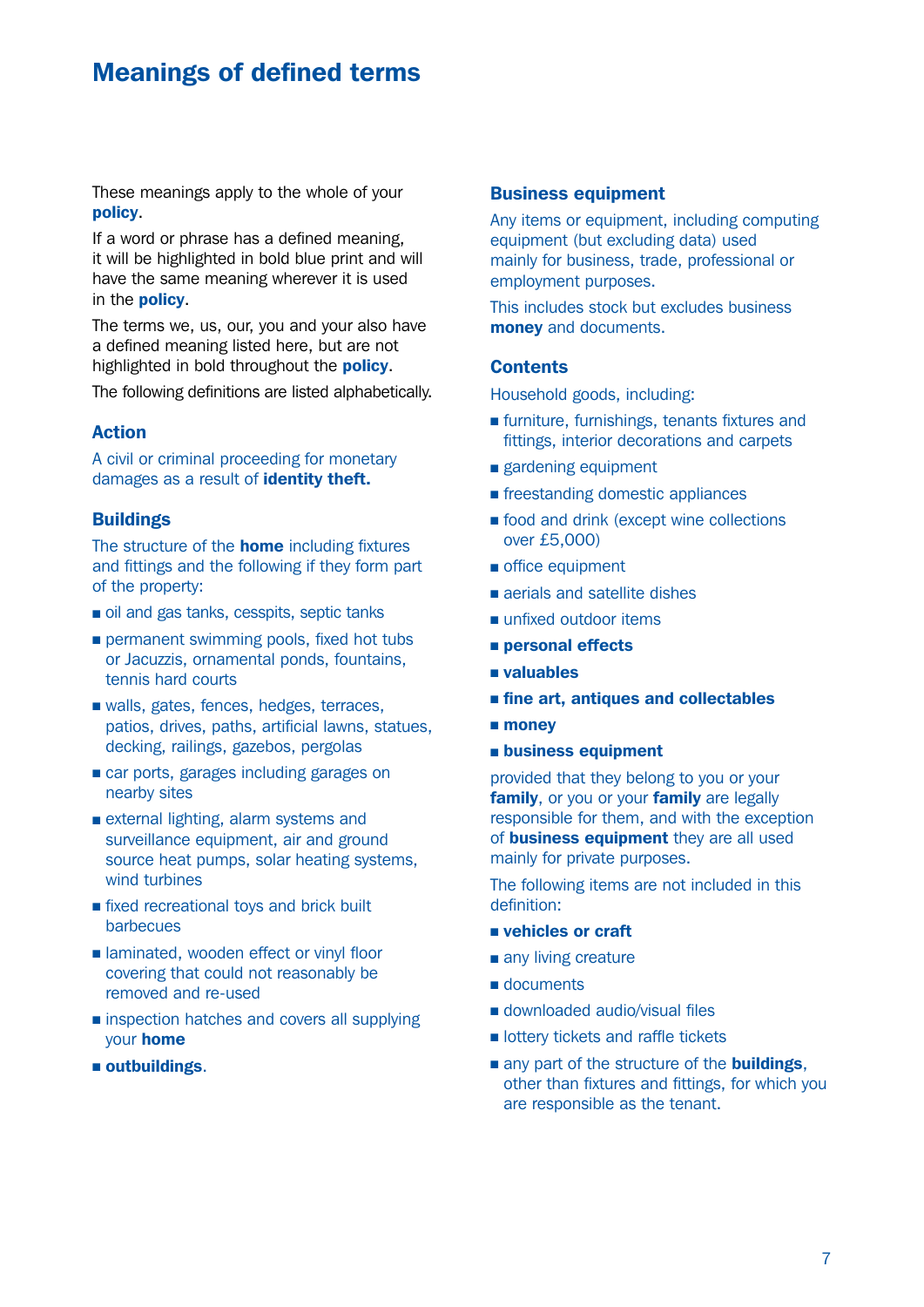#### Domestic staff

A person employed by you or your **family** to carry out domestic duties associated with your **home** and not employed by you or your **family** in connection with any business trade or profession.

#### Endorsement(s)

A change to the terms of the **policy** shown under endorsements in your schedule.

#### **Excess**

The amount you must pay as the first part of each and every claim made.

#### Family

Your spouse, domestic partner or civil partner, children, **domestic staff** and any other person all permanently living with you and not paying for their accommodation.

#### Fine art, antiques and collectables

Individual items, collections and sets that have artistic or historical value, or are rare or unique including:

- n paintings, drawings, etchings, photographs, prints, manuscripts, sculptures, statues and other works of art
- **n** tapestries and rugs
- stamps, coins and medals
- n articles of or containing gold, silver or other precious metals or gemstones
- collectable items made of china, glass or porcelain
- $\blacksquare$  other antique items including furniture. books, clocks and barometers
- $\blacksquare$  wine collections greater than £5,000 in value
- guns.

This does not include music collections or collections of books or other memorabilia that are not antique, historical, rare or unique or jewellery, watches or furs.

#### Flood

An invasion of the property by a large volume of water caused by a rapid build-up or sudden release of water from outside the **buildings**.

#### **Heave**

The upward or sideways movement of the site on which your **buildings** are situated other than settlement caused by swelling of the ground.

#### Home

The private residence shown in your schedule including its garages and **outbuildings** if they form part of the property.

#### Identity theft

The misappropriation of the identity of another person without their knowledge or consent. These identity details are then used to obtain goods or services in that persons name.

#### Landslip

Sudden movement of soil on a slope or gradual creep of a slope over a period of time other than settlement.

#### **Money**

Coins and bank notes in current use, cheques, postal orders, postage stamps which are not part of a collection, trading stamps, premium bonds, saving stamps or certificates, luncheon vouchers, money orders, travel tickets including season tickets, petrol coupons, gift vouchers or gift cards, phone cards, prebooked event and entertainment tickets and electronic money cards.

This does not include credit card, cheque card or cash dispenser card liability.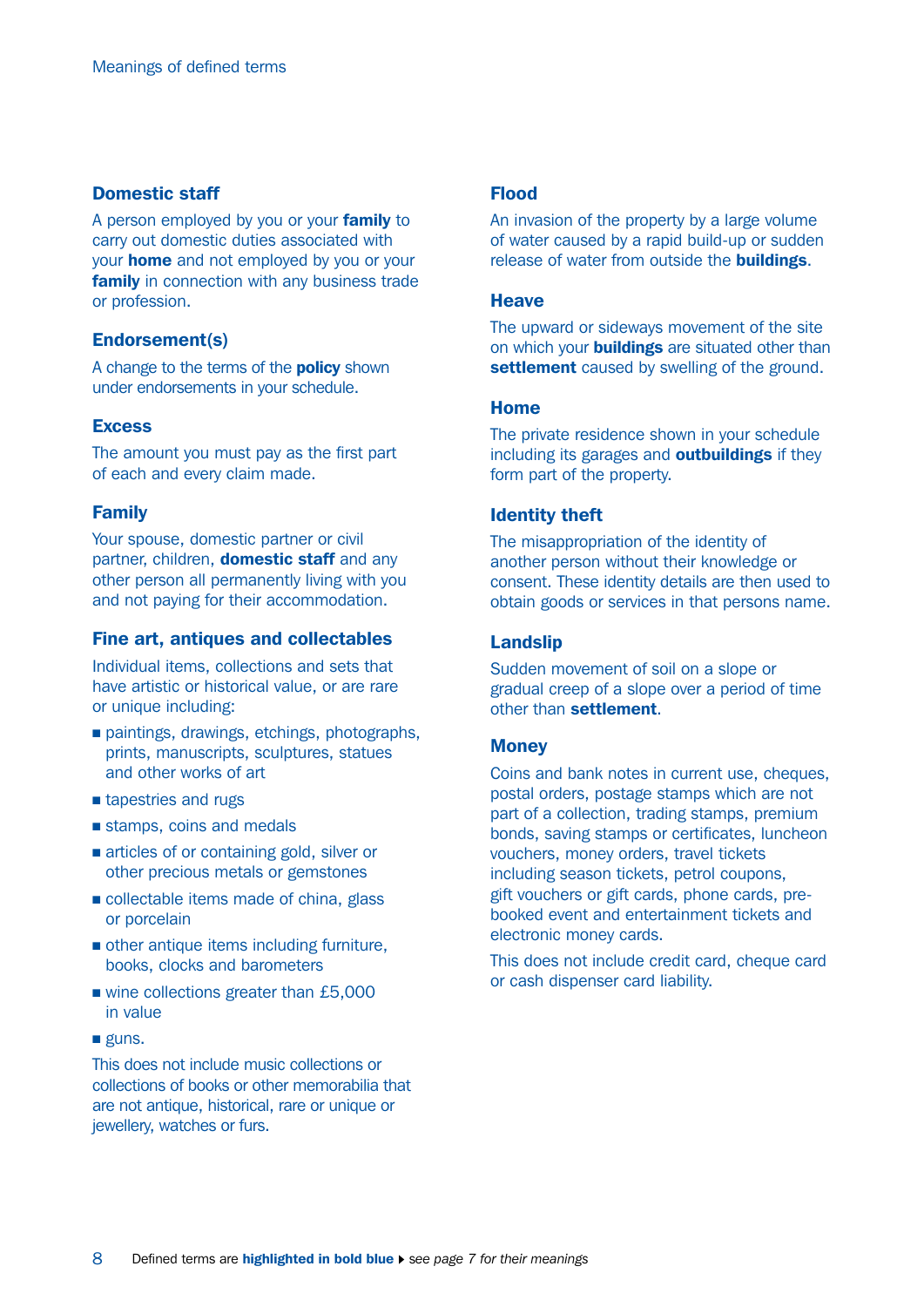#### **Outbuildings**

- $n$  sheds
- greenhouses
- **summer houses**
- other **buildings** (but not caravans, mobile homes, motor homes or structures made of canvas, PVC or any other non-rigid material).

which do not form part of the main structure of the home.

#### Payment card

Bank, charge, cheque, credit, debit and cash dispenser cards.

#### Personal effects

All items of a personal nature likely to be worn, used or carried including:

- clothing and accessories including motorcycle leather and helmets, and other specialist clothing
- $\blacksquare$  laptop computers, tablets, mobile phones, e-readers, hand held games consoles, portable satellite navigation devices or global positioning devices and other electronic equipment designed to be portable
- n hearing aids, wheelchairs, spectacles, contact lenses and other portable medical equipment
- **n** cameras and camcorders
- $\blacksquare$  sports equipment
- pedal cycles.

#### **Policy**

Your policy booklet and most recent schedule which includes any **endorsement(s)**.

#### **Settlement**

The natural movement of new properties in the months and years after they are built.

#### Storm

- A period of violent weather defined as:
- Wind speeds with gusts of at least 48 knots (55mph)\* or
- Torrential rainfall at a rate of at least 25mm per hour or
- Snow to a depth of at least one foot (30cms) in 24 hours or
- $\blacksquare$  Hail of such intensity that it causes damage to hard surfaces or breaks glass.
- \* Equivalent to storm force 10 on the Beaufort Scale.

#### **Subsidence**

Downward movement of the site on which the **buildings** are situated by a cause other than **settlement** or the weight of the **buildings** themselves.

#### Unfurnished

Does not contain enough furniture and furnishings for normal living purposes for more than 60 consecutive days.

#### Unoccupied

Not lived in and not occupied overnight by you or your **family** or a person authorised by you for more than 60 consecutive days.

#### Valuable(s)

Jewellery (including costume jewellery), watches, cameras, camera lenses, furs and fine art, antiques and collectables.

#### Vehicles or craft

- **1** Electrically or mechanically propelled or assisted vehicles including motorcycles, children's motorcycles, powered transporters (including e-scooters and segway's) quad bikes and children's quad bikes.
- 2 Aircraft (including gliders, hang gliders and any other type of glider) drones (including mechanically propelled aerial toys, models or devices), boats, hovercraft and any other type of craft designed to be used in or on the water including hand or foot propelled craft, sailboards and windsurfers.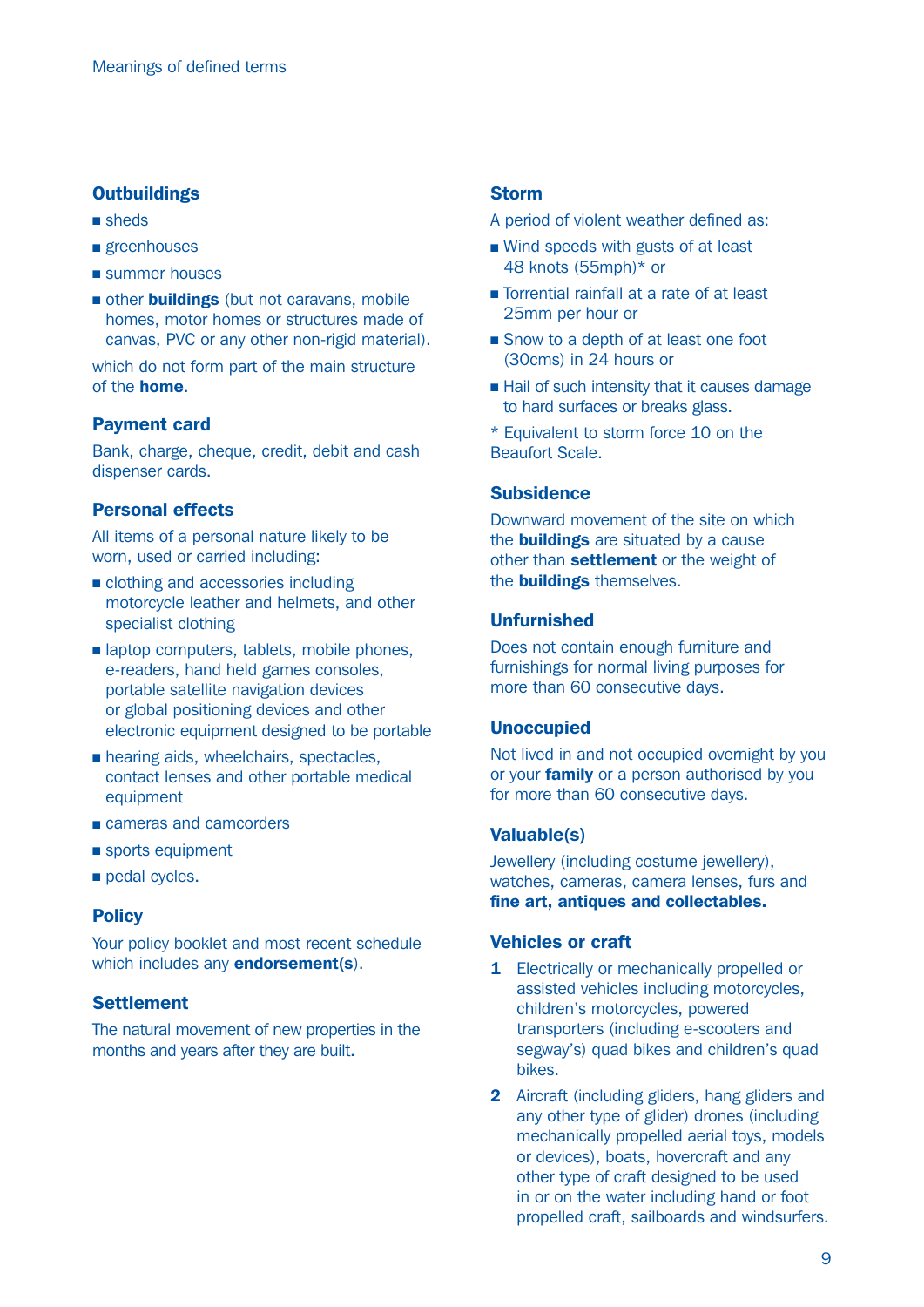- 3 Trailers, carts, wagons, caravans and horse boxes.
- 4 Parts, accessories (including keys and key fobs), tools, fitted radios, cassette players and compact disc players and satellite navigation systems for any of the items in 1–3 above.

The following items are not included in this definition:

- Ride on lawn mowers only used for domestic purposes within the boundaries of the land belonging to your **home**.
- <sup>n</sup> Wheelchairs, mobility scooters and invalid carriages, provided they are only being used for their intended purpose and by the intended user and there is no legal requirement for them to be registered for use on the road.
- Surfboards, water-skis, snowboards and skis.
- Toys and models.
- **Pedal cycles and electrically assisted** pedal cycles (the motor should have a maximum power output of 250 watts and should not be able to propel the bike when it's travelling more than 15.5mph).
- Golf trolleys which are controlled by someone on foot.
- **Portable satellite navigation devices or** global positioning devices but not those fixed to a vehicle.

#### Vermin

Rats, mice, squirrels, owls, pigeons, foxes, bees, wasps or hornets.

#### We/us/our

AXA Insurance UK plc.

#### You/your

The person or people named in your schedule as the policyholder(s).

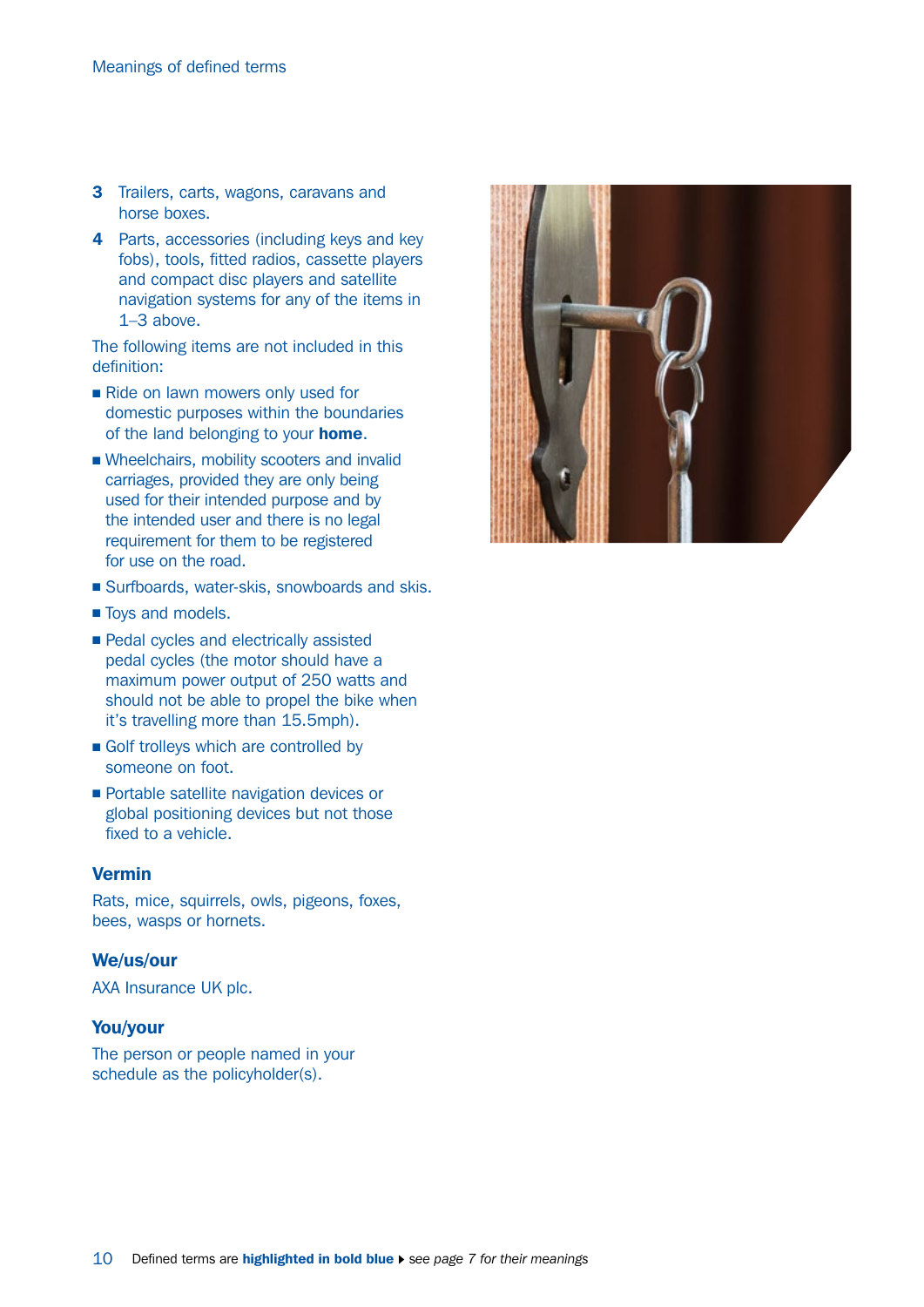### General conditions

These conditions apply throughout your **policy**.

You and your family must comply with them to have the full protection of your **policy**.

If you or your **family** do not comply with them we may take one or more of the following actions:

- cancel your **policy**
- **E** declare your **policy** void (treating your **policy** as if it never existed)
- $\blacksquare$  change the premium and/or terms of vour **policy**
- $\blacksquare$  refuse to deal with all or part of any relevant claim or reduce the amount of any relevant claim payment.

#### 1 Providing accurate and complete information

When taking out, renewing or making changes to this **policy**, you or your agent (acting on your behalf) must take reasonable care to provide accurate and complete answers to all questions.

We may ask you to provide further information and/or documentation to ensure that the information you provided when taking out, making changes to or renewing your **policy** was accurate and complete.

#### 2 Changes in your circumstances

You must tell us as soon as reasonably possible if your circumstances change or if any of the information shown in your proposal form, statement of fact or schedule changes during the period of insurance.

Examples of changes we must be made aware of are:

- $\blacksquare$  change of address
- structural alterations to your **home**
- if you or your family intend to let or sublet your home
- if you or your family intend to use your home for any reason other than private residential purposes
- **n** if your **home** will be **unoccupied**
- if your **home** is no longer occupied solely by you or your family
- If you or your family have been declared bankrupt or been subject to bankruptcy proceedings
- if you or your family have received a police caution for or been convicted of or charged with any offence other than driving offences.

We will then tell you if there will be any change to your insurance premium and/or any change in the terms to your **policy**.

You must ensure that you provide accurate and complete information when asked questions about the changes in your circumstances.

#### 3 Maximum limits

The value of your **contents**.

You must notify us as soon as possible if the full replacement value of your contents exceeds the amount shown in your schedule.

If the amount shown on your schedule represents less than 100% of the full replacement value of your **contents**, we will only be able to settle claims at the percentage you are insured for. For example, if the value of your **contents** shown on your schedule only represents 70% of the full replacement value then we will not pay more than 70% of your claim.

The full replacement value of your contents other than fine art, antiques and collectables means the current cost as new. For fine art, antiques and collectables the full replacement value means the cost you paid or current market value whichever is the greater.

If the full replacement value of your **contents** exceeds the amount shown in your schedule, the cover under the **policy** will no longer meet your needs.

#### 4 Taking care of your property

You and your family must take all reasonable precautions to avoid injury, loss or damage and take all reasonable steps to safeguard all the property insured from loss or damage.

You must maintain the **buildings** and contents in good repair.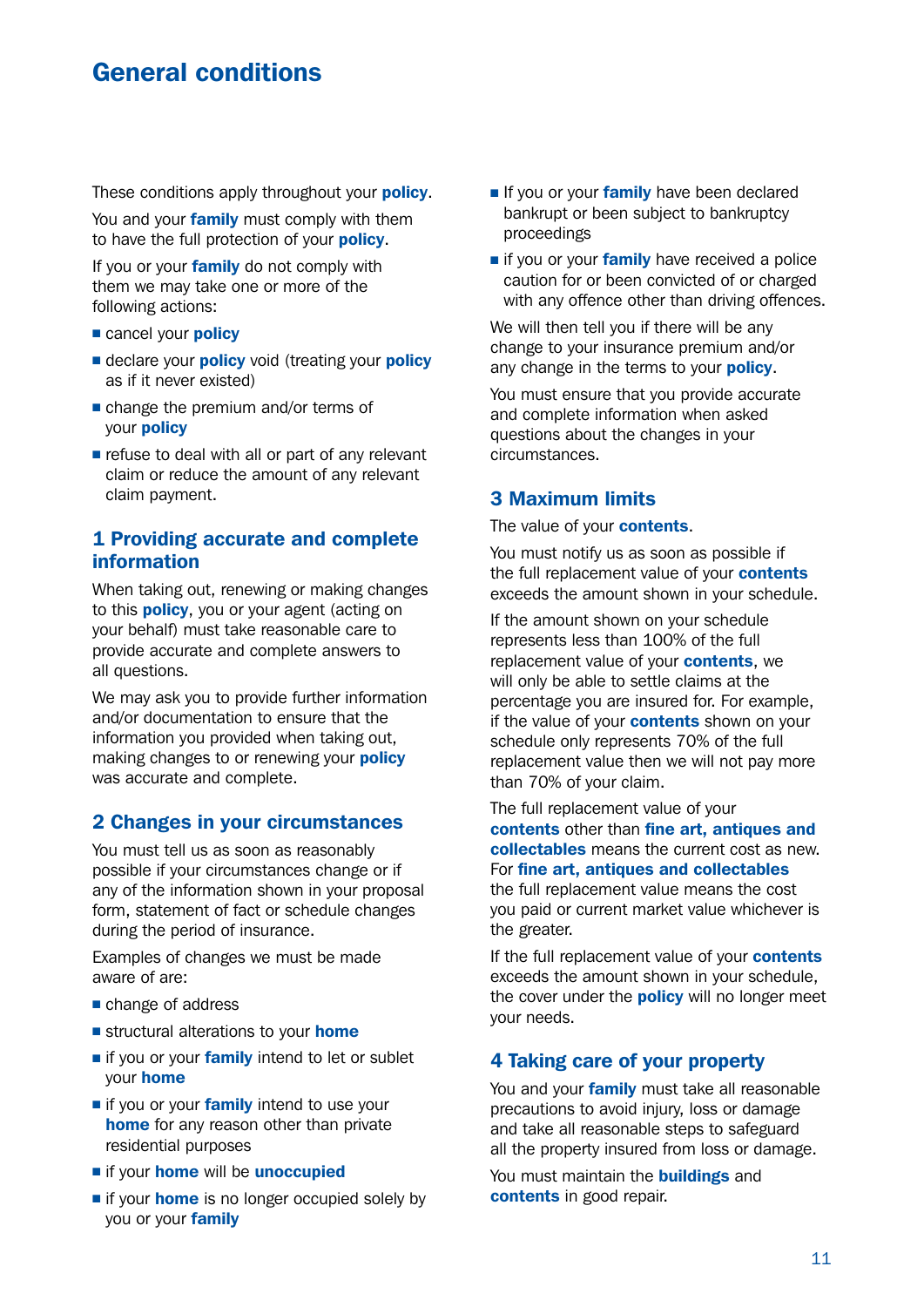#### 5 Dual insurance

If any loss, damage or liability under 'Occupiers and Public liability' or 'Property owner's liability' is covered by any other insurance we will not make any payment. If any other injury, loss, damage or liability is covered by any other insurance then we will not pay more than our share.

### 6 Cancelling the policy

#### Statutory cancellation rights

You may cancel this **policy** within 14 days of receiving the **policy** documents (the cancellation period) whether for new business or at the renewal date by contacting your Insurance Agent or by writing to us at the following address during the cancellation period:

AXA Personal Lines Customer Service PO Box 7072 **Willenhall** WV1 9ZU

If cover has not started we will refund the full premium. If cover has started we will keep an amount of premium in proportion to the time you have been on cover and refund the rest to you provided no claims have occurred. If any claims have been made you will not receive a refund of premium.

#### Cancellation outside the statutory period

You may cancel this **policy** at any time by giving us prior written notice to the above address.

As long as you have not incurred eligible claims during the period we have been on cover, we will keep an amount of premium in proportion to the time you have been on cover and refund the rest to you providing this exceeds £15. If the amount is less than £15 no refund will be payable.

If you are paying by instalments, your instalments will end and if you incur eligible claims you will either have to continue with the instalment until the **policy** renewal date, or we may at our discretion take the outstanding instalments you still owe from any claim payment we make if you pay annually and you have received payment for or are in the process of making a claim you will not receive any refund of premium.

#### Cancellation by us

We reserve the right to cancel your **policy** when there is a valid reason to do so. Valid reasons are:

■ You provide us with inaccurate or incomplete information. Please see General condition '1 Providing accurate and complete information' for further information.

- You make a change to your information which renders the risk no longer acceptable for us to insure. Please see General condition '2 Changes in your circumstances' for further information.
- You act in a fraudulent manner. Please see the 'Claims conditions' section set out on page 15 for further information.
- You fail to pay the premium or default if you are paying by instalments. Please see General condition 'Non-payment of premiums' for further information.
- You use threatening or abusive behaviour or language towards our staff or suppliers.

If we cancel your **policy** we shall provide you with 14 days prior written notice by recorded delivery to your last known address. Within this notice we will advise you of our reasons for cancelling your **policy** and any premium refund will be calculated in accordance with General Condition 6 Cancelling your cover.

If we cancel your **policy** because you have acted in a fraudulent manner we may not return any premium paid by you for the **policy** and we may not provide any prior written notice.

#### Non payment of premiums

We reserve the right to cancel this **policy** by providing 14 days prior written notice in the event of non-payment of the premium or default if you are paying by instalments.

If we are unable to collect a payment by instalments we will use reasonable endeavours to collect the outstanding payments(s) before exercising our right to cancel the **policy**.

#### 7 Sanctions

We will not provide cover, be liable to pay any claim or provide any benefit where doing so would expose us or any AXA Group member company to:

- $\blacksquare$  any sanctions, prohibitions or restrictions under United Nations resolutions; or
- the trade or economic sanctions, laws or regulations of the European Union, United Kingdom or United States of America.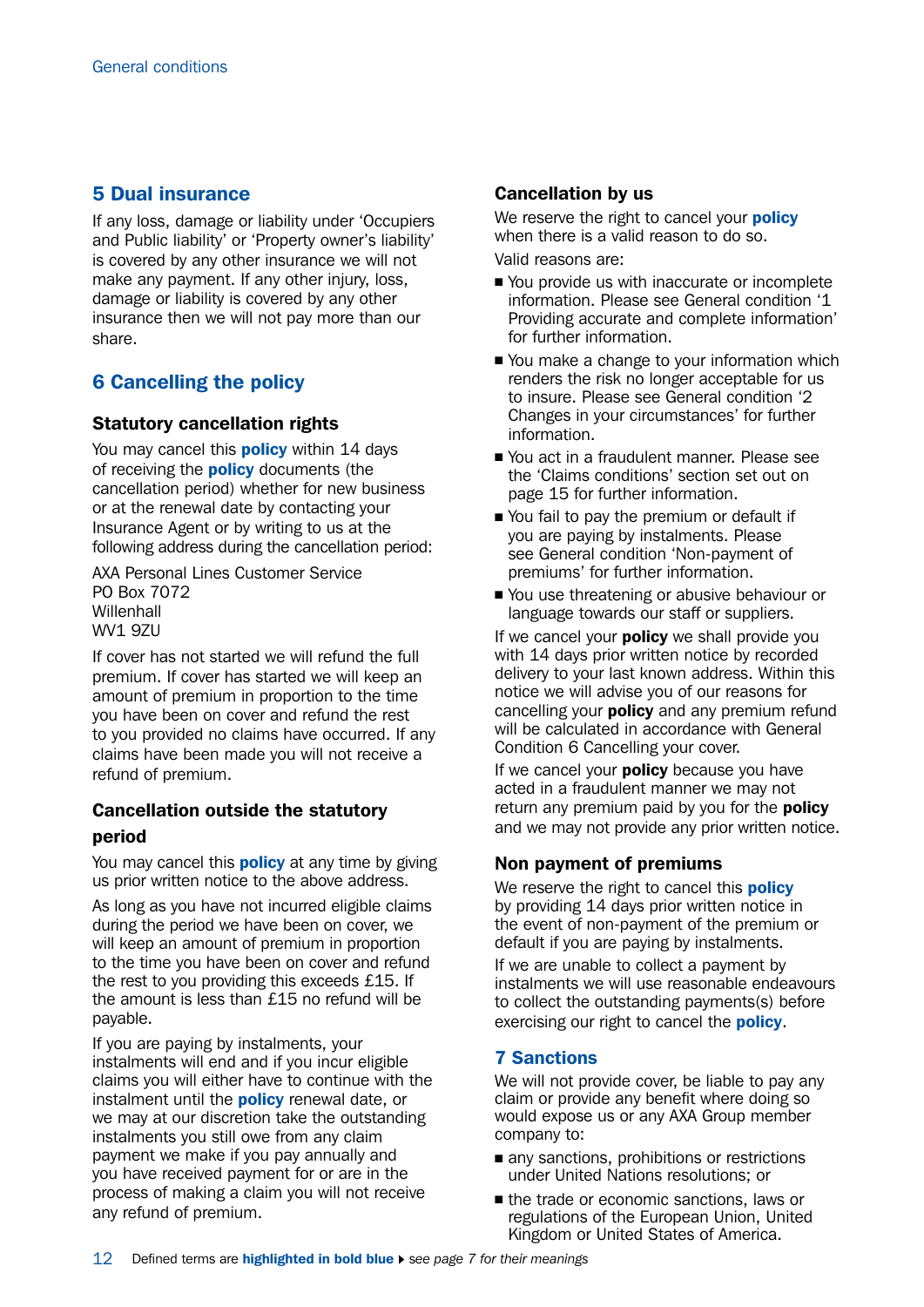### General exclusions

These exclusions apply throughout your **policy**.

#### We will not pay for:

#### 1 Riot/civil commotion

Any loss, damage or liability caused by or happening through riot or civil commotion outside the United Kingdom, the Isle of Man or the Channel Islands.

#### 2 Sonic bangs

Loss or damage by pressure waves caused by aircraft and other aerial devices travelling at sonic or supersonic speeds.

#### 3 Reduction in market value

Any reduction in market value of any property (except fine art, antiques and collectables) following its repair or reinstatement.

#### 4 Confiscation

Any loss or damage or liability caused by or happening through confiscation or detention by customs or other officials or authorities.

#### Exclusions  $1 - 4$  above do not apply to:

- Contents cover 10 Personal liability.
- Buildings cover 10 Property owner's liability.
- Contents cover 12 Liability to **domestic staff.**
- Contents cover 13 Tenant's liability.

#### 5 Radioactive contamination

Any loss or damage to any property or damage or additional expense following on from the event for which you are claiming and any legal liability directly or indirectly caused by or contributed to by or arising from:

- **a** ionising radiations or contamination by radioactivity from any irradiated fuel or from any nuclear waste from the combustion of nuclear fuel
- **b** the radioactive, toxic, explosive or other hazardous properties of any explosive nuclear assembly or of its nuclear component.

#### 6 War risks

Any loss, damage or liability caused by or happening through war, invasion, acts of foreign enemy hostilities (whether war is declared or not), civil war, rebellion, revolution, insurrection or military or usurped power.

#### 7 Terrorism

Any loss, damage, liability or cost or expenses of whatsoever nature directly or indirectly caused or caused by or happening through or in connection with any act of terrorism or any action taken in controlling, preventing or suppressing any acts of terrorism.

For the purpose of this exclusion 'terrorism' means the use of biological chemical and/ or nuclear chemical and/or nuclear force or contamination and/or threat thereof by any person or group of persons whether acting alone or on behalf of or in connection with any organisation(s) or government(s) committed for political, religious, ideological or similar purposes including the intention to influence any government and/or to put the public in fear. However losses caused by or resulting from riot, riot attending a strike, civil commotion and malicious damage are not excluded hereunder.

#### 8 Pollution/contamination

Loss, damage, liability or bodily injury arising directly or indirectly from pollution or contamination unless caused by:

- a a sudden and unforeseen and identifiable incident
- **b** leakage of oil from a domestic oil installation at your **home**.

#### 9 Gradual damage/deterioration/ maintenance

Any loss or damage caused gradually or by wear and tear, depreciation, the effects of light or the atmosphere, mould, dry or wet rot or fungus and costs that arise from the normal use, maintenance and upkeep of your buildings and its contents.

#### 10 Deliberate loss or damage

Any loss or damage caused, or allowed to be caused, deliberately, wilfully, maliciously, illegally or unlawfully by you or your family or anyone lawfully in the **home**.

#### 11 Virtual Currencies

Any loss or damage to any virtual currencies including but not limited to crypto-currency, including fluctuations in value.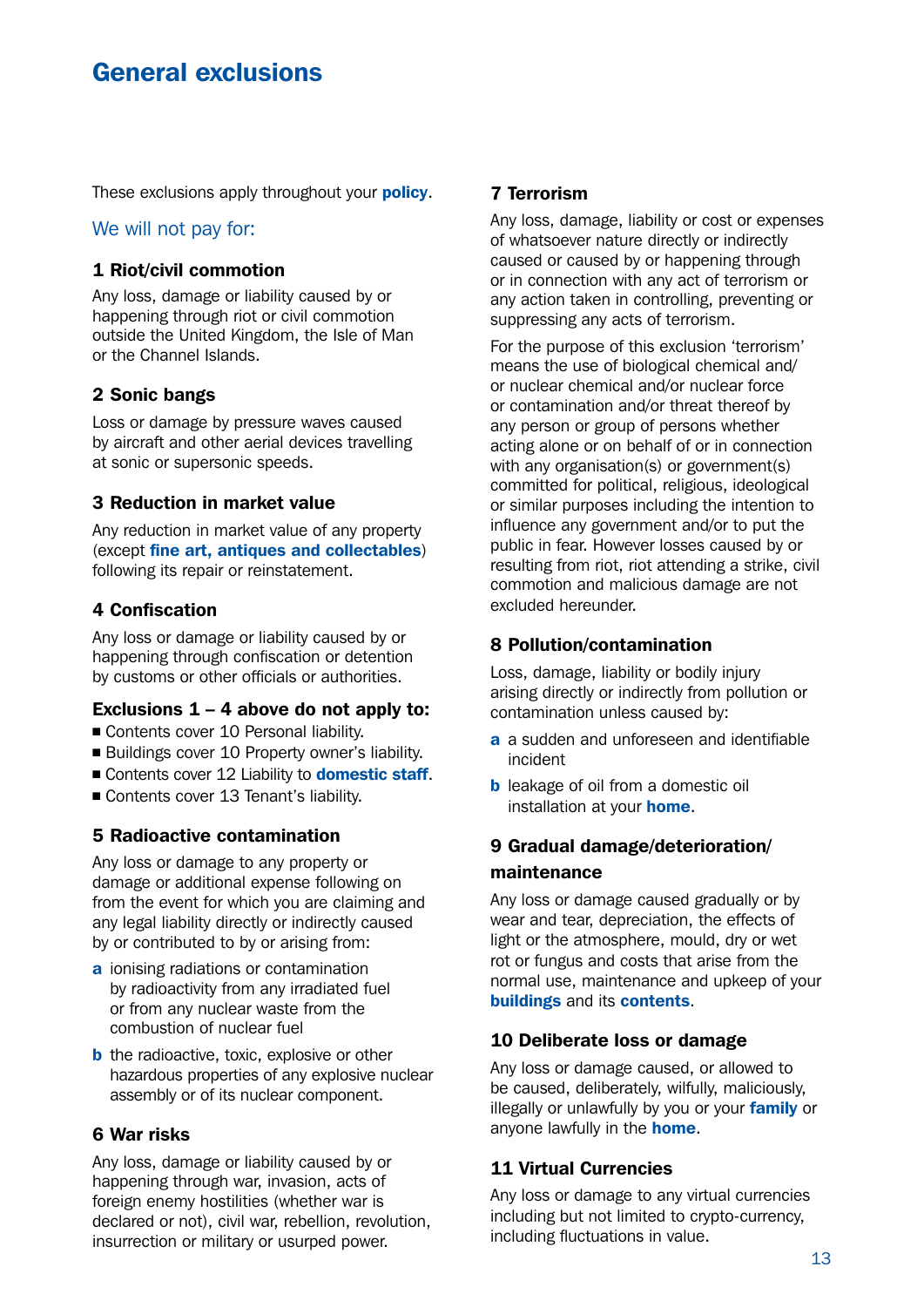### Making a claim



We recommend that you check your cover. This **policy** booklet contains details of what is covered and how we settle claims. Your schedule will show what sections are in force.

When you think you need to make a claim please call our claims team who will immediately take action to help you. To make the claims process as quick as possible please have your **policy** number to hand.

Please select the most appropriate phone number shown on page 2. This will ensure that we can help you quickly and efficiently. When you phone us we will:

 $\blacksquare$  take details of the loss or damage

- $\blacksquare$  instruct an approved supplier or loss adjuster to contact you if necessary
- $\blacksquare$  where necessary arrange for someone to contact you by phone as soon as possible to discuss your claim.

#### What you should do in an emergency

- $\blacksquare$  Take any necessary steps to prevent further damage to the property such as switching off gas, electricity and water supply.
- Phone our 365 days a year 24 hours a day domestic helpline. By phoning the helpline you will be given a choice of using a vetted tradesperson who could be appointed to undertake any emergency repairs or you use your own contractor. You will have to pay for any call out charges, parts and cost of labour.
- $\blacksquare$  Call our claims team who can discuss the claim with you and give you some practical advice. Please look at the phone numbers on page 2 and choose the most appropriate.
- You must not dispose of any damaged items or conduct permanent repairs because we, an approved supplier or loss adjuster may need to inspect the damage.

#### Our promise

- You will speak to a knowledgeable and trained member of staff who can discuss the claim and explain the next steps.
- $\blacksquare$  We will call you back when promised.
- $\blacksquare$  We will provide you with regular updates on your claim.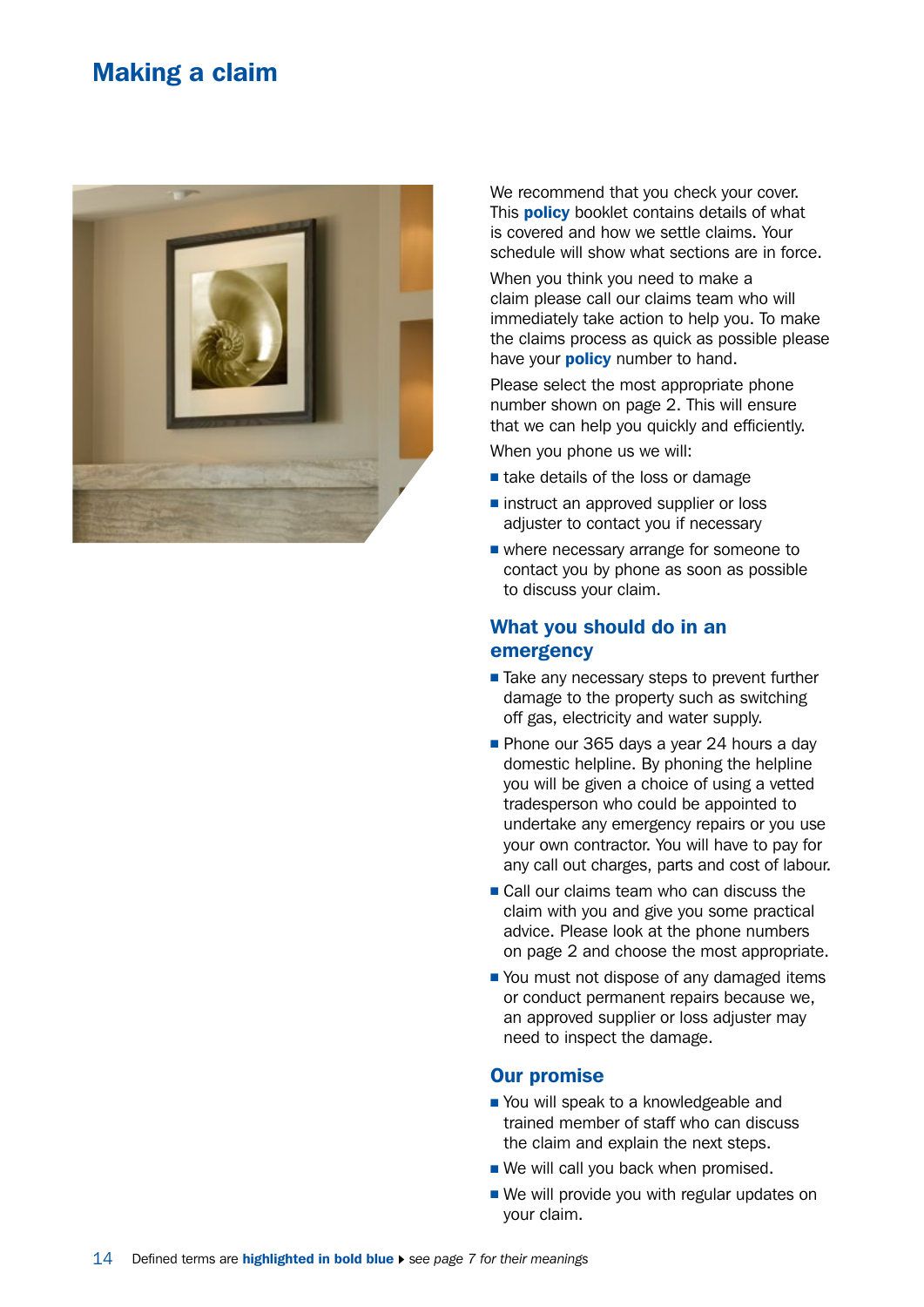### Claims conditions

These conditions apply to the Contents worldwide and Buildings sections. For Identity theft additional conditions apply as shown within the Identity theft section.

You and your family must comply with these conditions to have the full protection of your policy.

If you or your **family** do not comply with them we may take one of the following actions:

- cancel your **policy**
- $\blacksquare$  change the premium and/or terms of your policy
- $\blacksquare$  refuse to deal with all or part of any relevant claim or reduce the amount of any relevant claim payment.

#### You should:

- $\blacksquare$  urgently inform the police and obtain a crime or lost property reference number if property is lost or stolen or theft or malicious damage is suspected
- $\blacksquare$  contact us as soon as possible by phone on the appropriate helpline. Please see page 2 for helpful phone numbers.
- $\blacksquare$  take all reasonable steps to recover missing property
- $\blacksquare$  take all reasonable steps to prevent further damage.

#### What you must do when making your claim

- $\blacksquare$  Provide us with full details in writing as soon as possible if someone is holding you or your family responsible for damage to their property or bodily injury to them. You must also send us any writ summons, letter of claim or other document as soon as possible.
- $\blacksquare$  If we ask, you must send us written details of your claim within 30 days.
- $\blacksquare$  If we ask you must allow us, an approved supplier or a loss adjuster access to inspect the damage to your **buildings** or **contents.**
- $\blacksquare$  To help assist in dealing with your claim we may require you to obtain estimates for the replacement or repair of damaged property.
- $\blacksquare$  To help prove your claim we may require you to provide documentation as detailed in 'Proof of your claim and its value' below.

 $\blacksquare$  We will only ask for information relevant to your claim and we will pay for any reasonable expenses you incur in providing us with the above information as part of your claim.

#### Proof of your claim and its value

It is your responsibility to prove any claim. To help prove your claim we may require you to provide original purchase receipts, invoices, bank or credit card statements, instruction booklets, photographs, proof of authenticity, utility bills, pre-purchase surveys, plans and deeds of your property or other documents we may reasonably require.

#### What you must not do

- Admit or deny any claim made by a third party against you or your **family** or make any agreement with them.
- $\blacksquare$  Abandon any property for us to deal with.
- $\blacksquare$  Dispose of damaged items as we may need to see them.

#### What we are entitled to do

We are entitled to take over any rights in the defence or settlement of any claim and to take proceedings in your name for our benefit against any other party. We are entitled to take possession of the property insured and deal with any salvage. We may also pursue any claim to recover any amount due from a third party in the name of anyone claiming cover under this **policy**.

We are entitled to retain the right to communicate directly with you regarding your claim, even in situations where you have appointed a professional representative, such as a loss assessor or claims management company, to act on your behalf.

We are entitled to assess your claim based on our, an approved supplier's or loss adjuster's view and interpretation, even in situations where you have appointed a professional representative, such as a loss assessor or claims management company, to act on your behalf.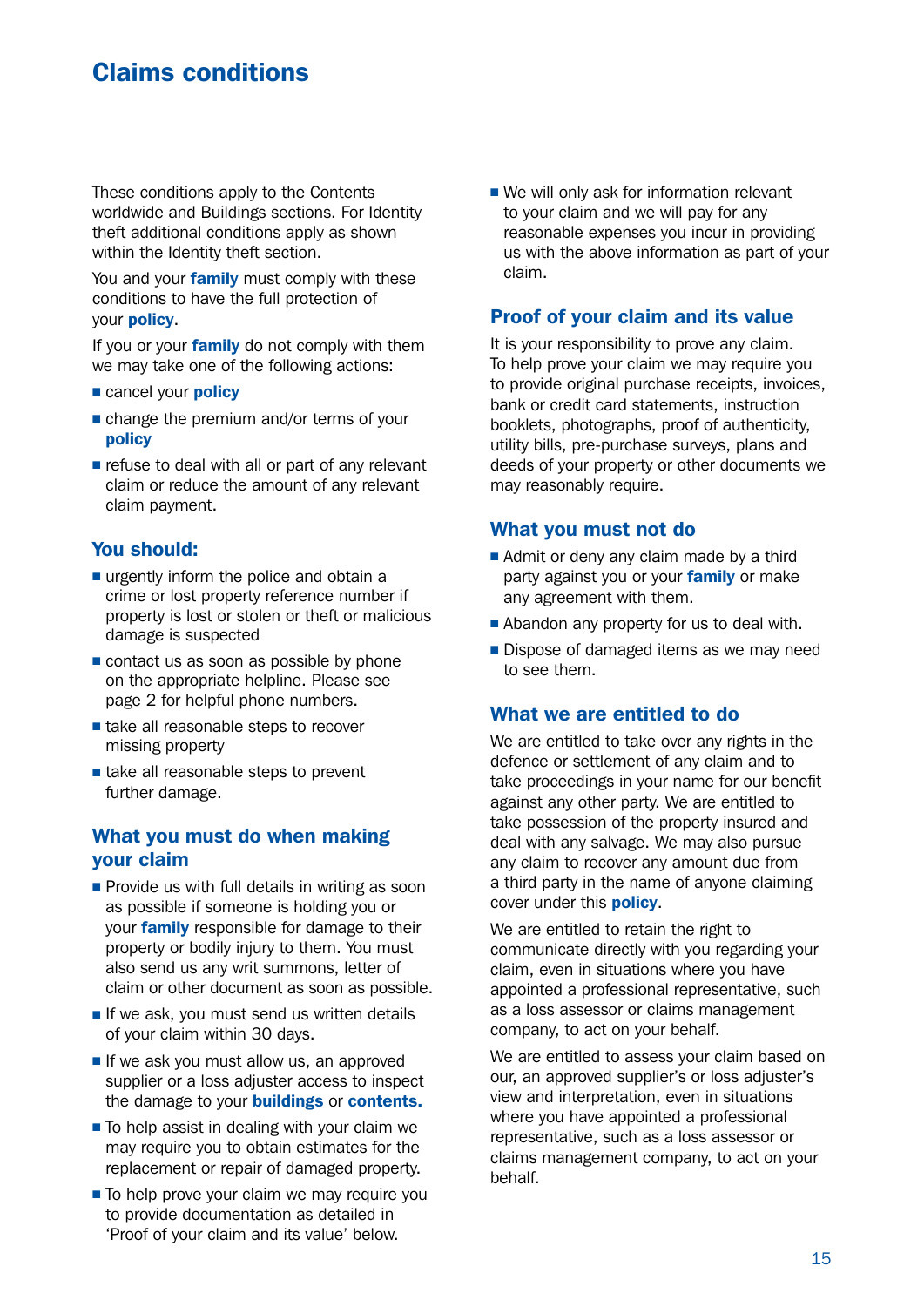#### Fraud

You and your family must not act in a fraudulent way.

If you or anyone acting for you:

- $\blacksquare$  knowingly makes a fraudulent or exaggerated claim under the **policy** or
- $\blacksquare$  knowingly makes a false statement in support of a claim or
- $\blacksquare$  submits a knowingly false or forged document in support of a claim or
- $\blacksquare$  makes a claim for any loss or damage caused by your wilful act or caused with your agreement knowledge or collusion.

Then:

- we may make your **policy** void from the date of the fraudulent act
- $\blacksquare$  we will not pay any fraudulent claims
- $\blacksquare$  we will be entitled to recover from you the amount of any fraudulent claim already paid under the **policy** since the start date
- $\blacksquare$  we may not return any premium paid by you for the **policy**
- $\blacksquare$  we may inform the police of the circumstances.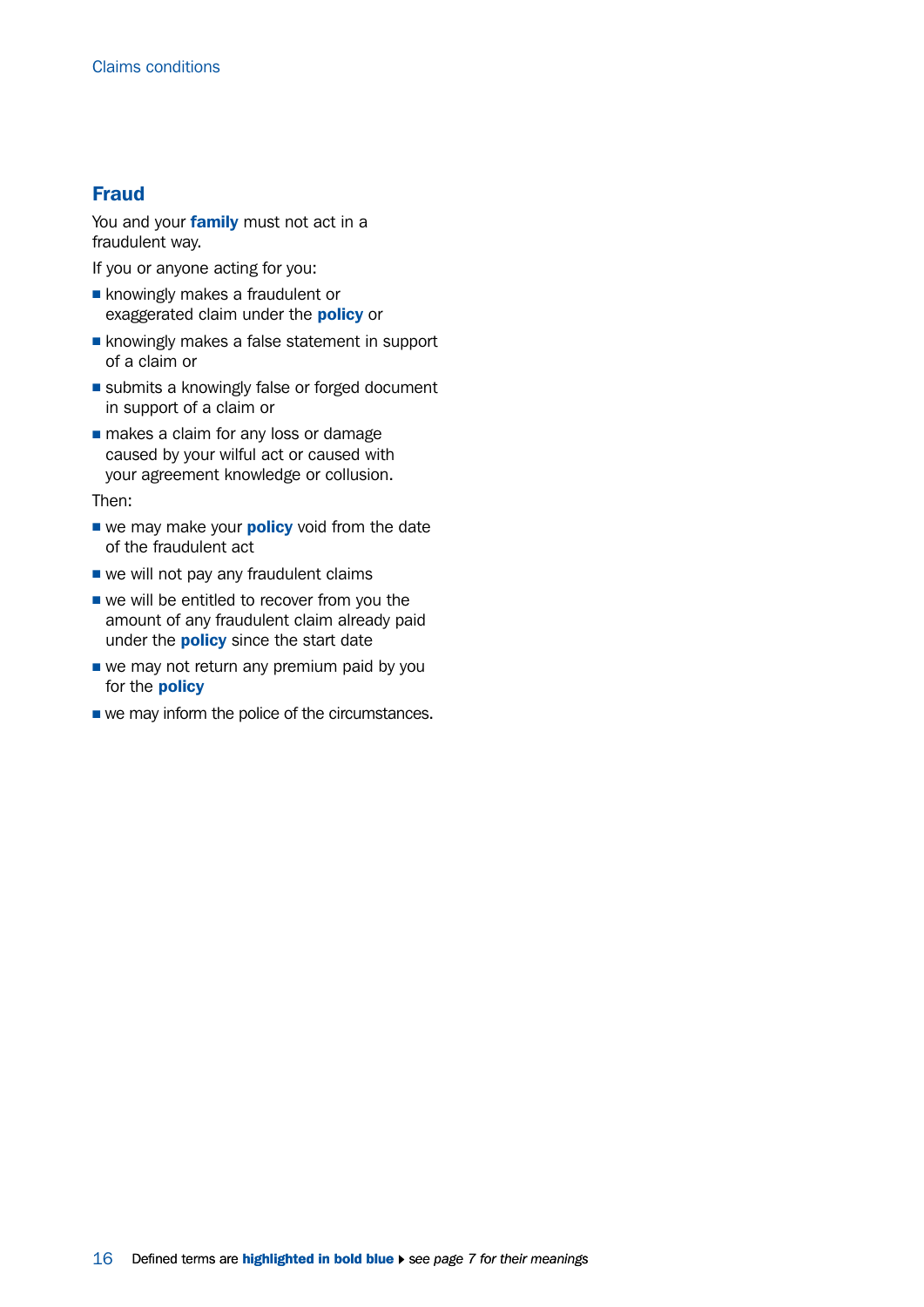### How we settle claims

We may repair, reinstate or replace the damaged property. If we cannot replace or repair the property we may pay you for the loss or damage in cash or cash alternative (including vouchers and/or store cards).

Where we can offer repair or replacement through a preferred supplier, but we agree to pay you a cash or cash alternative settlement, then payment will not exceed the amount we would have paid the preferred supplier.

If no equivalent replacement is available then we will pay you the full replacement cost of the item with no discount applied. The sums insured will not be reduced by any claim.

The sums insured that apply to your **policy** will not be reduced by any claim.

We may appoint an approved supplier to act on our behalf to validate your claim. They are authorised to arrange a quotation, a repair or a replacement.

Any permanent repairs made by our approved suppliers are guaranteed.

#### **Contents**

We will settle claims for loss or damage to items which are beyond economic repair on the basis of cost as new, subject to the excess as long as:

- the contents have been maintained in good repair and
- **n** the sum insured for **contents** shown in your schedule is sufficient to cover the full value of your contents.

For **contents** (excluding fine art, antiques and collectables) the full value means the current cost to replace the items as new.

For fine art, antiques and collectables the full value means the cost you paid or the current market value whichever is greater.

#### **Buildings**

We will settle claims for the loss or damage to the **buildings** without deduction, subject to the **excess** as long as:

- the **buildings** are maintained in good repair and
- $\blacksquare$  the repair or reinstatement is carried out.

If it is not possible to repair or rebuild the damage to the **buildings**, or it is uneconomical to do so, we will at our option pay the difference between the value of selling your property on the open market immediately before the damage and its value after the damage. If it is possible to repair the **building** but you ask us to settle the claim using cash or cash alternative, and we agree to do so, we will pay for the decrease in market value of your **buildings** due to the damage but not more than it would have cost us to repair the damage to your **buildings**.

#### Matching sets, suites and floor coverings

We treat any individual items of a matching set or suite of furniture, sanitary ware or other bathroom fittings as a single item. We will pay you for individual damaged items but not for undamaged companion pieces.

If the individual damaged items cannot be repaired or a replacement found we will also pay up to 50% towards the undamaged part of the set or suite of furniture, sanitary ware or bathroom fittings.

If a floor covering is damaged beyond repair we will only pay to have the damaged floor covering replaced. We will not pay for undamaged floor covering in adjoining rooms.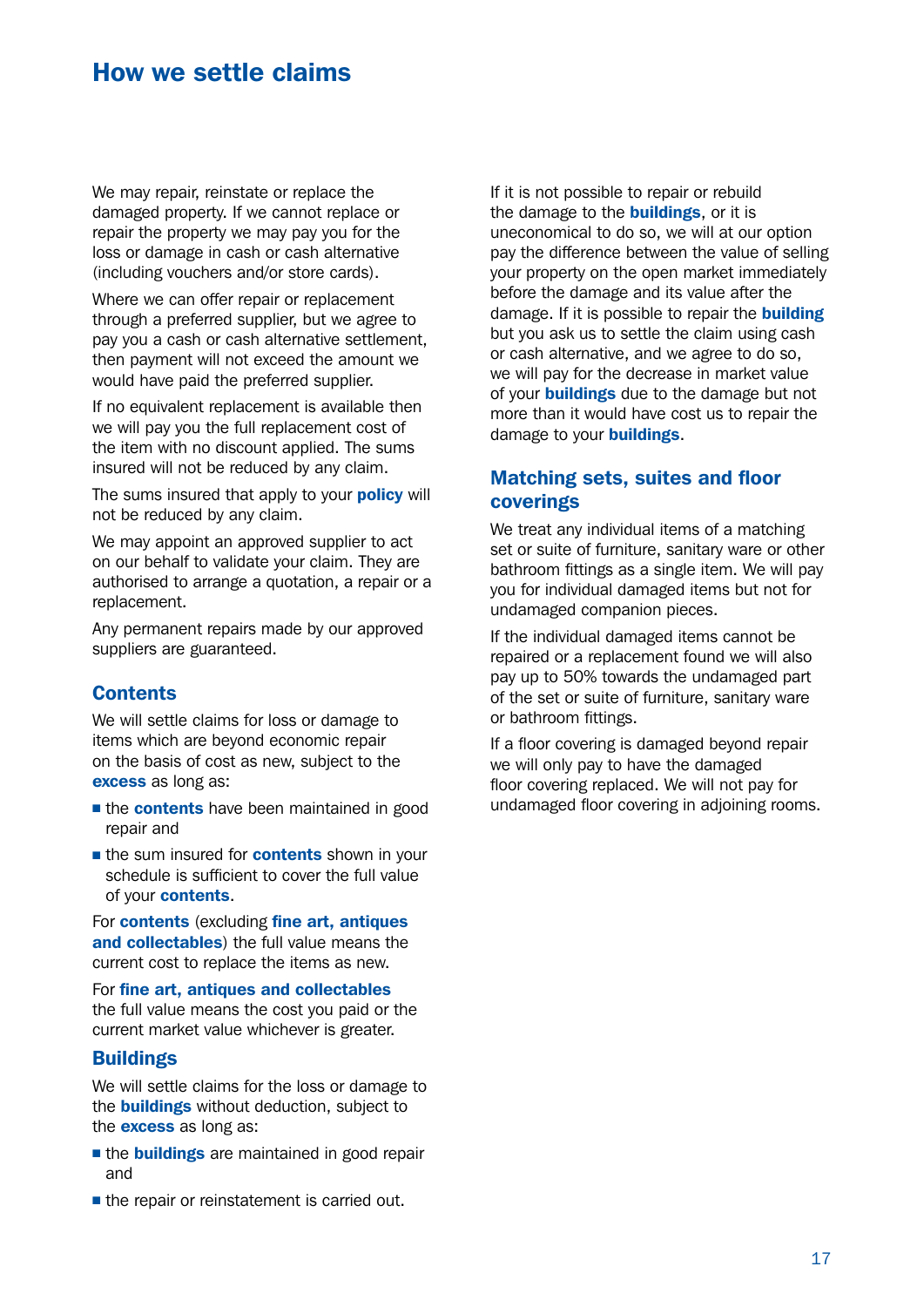#### Storm damage claims

The definition of what we mean by storm can be found in the 'Meanings of defined terms' section on pages 7-10.

When we assess your claim, we will not rely solely on the definition of **storm** as this is just one factor we consider when you have this kind of damage to your **home**.

Other factors we consider are as follows:

- Does the evidence show that **storm** conditions occurred on or around the date the damage is said to have happened.
- $\blacksquare$  Is the damage claimed for consistent with the damage caused by **storm** damage.
- Were storm conditions the main cause of the damage or were other factors involved. For example, we look if the damage would have occurred without the **storm**. This insurance **policy** is not designed to cover you for any gradual deterioration, wear and tear or loss or damage resulting from inadequate maintenance. Please see the general exclusions and conditions section of this **policy** for more information.

We will always talk to you about what damage you have as well as look at the weather conditions in the area. Where we obtain local weather reports, we will take into account the distance of any weather stations from your home before making a decision. In order to help assess your claim, we will also send a claims expert to your **home** if necessary.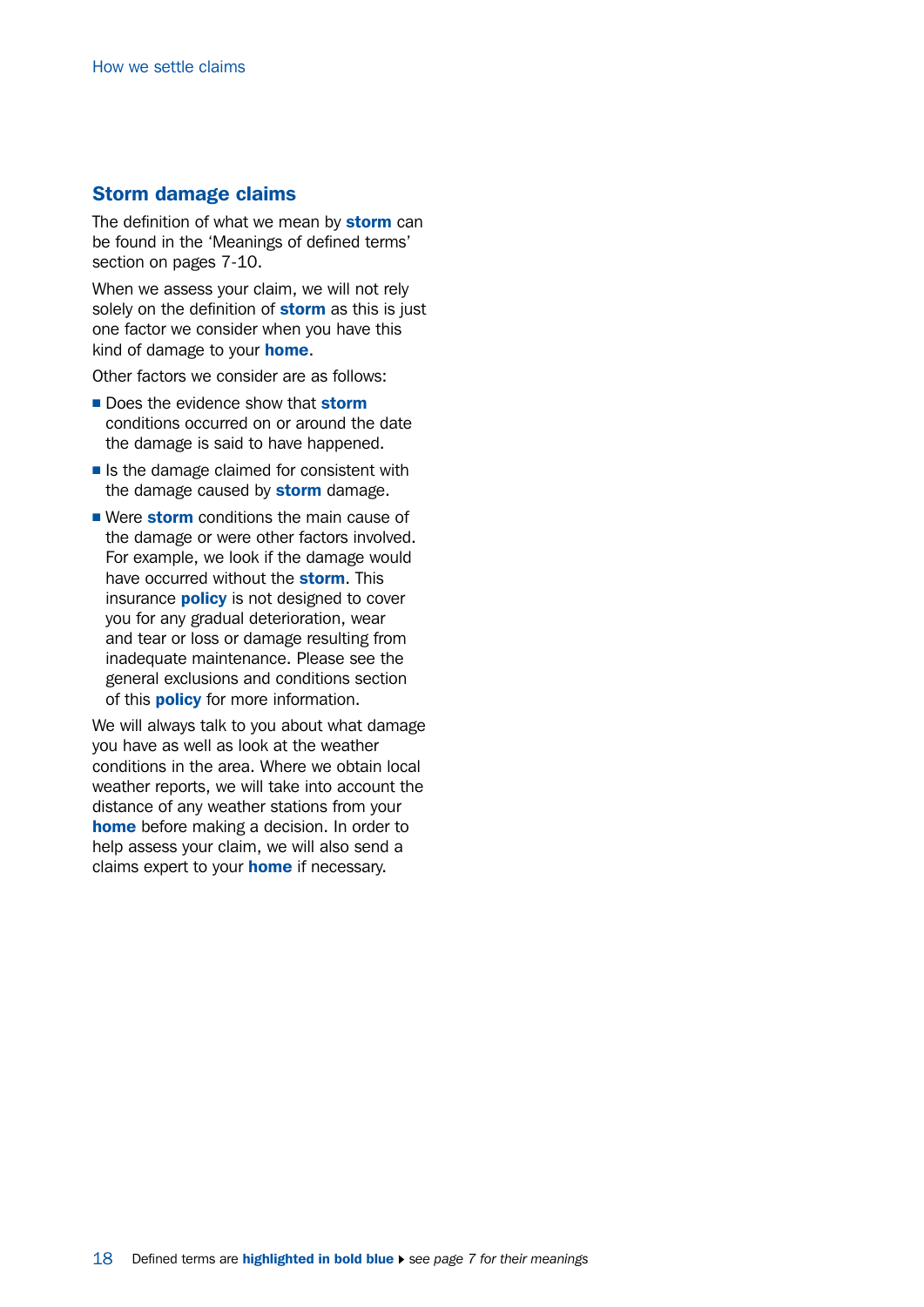### Inflation protection



*Although you have the benefit of inflation protection you should not rely on this alone to ensure the contents sums insured is adequate.*

*The value of your contents may be growing faster than inflation perhaps because of items you have bought or been given.*

To help protect you against the effect of inflation we will review and amend where necessary the sum insured for **contents** at the end of each month by the percentage change in the Consumer Durables section of the Retail Price Index issued by the office for National Statistics.

If the above index becomes unavailable we will use another suitable alternative index.

We will not reduce the **contents** sum insured if an index falls.

No extra charge will be made for any increase until the renewal of your **policy**. The renewal premium will be based on the revised sum insured.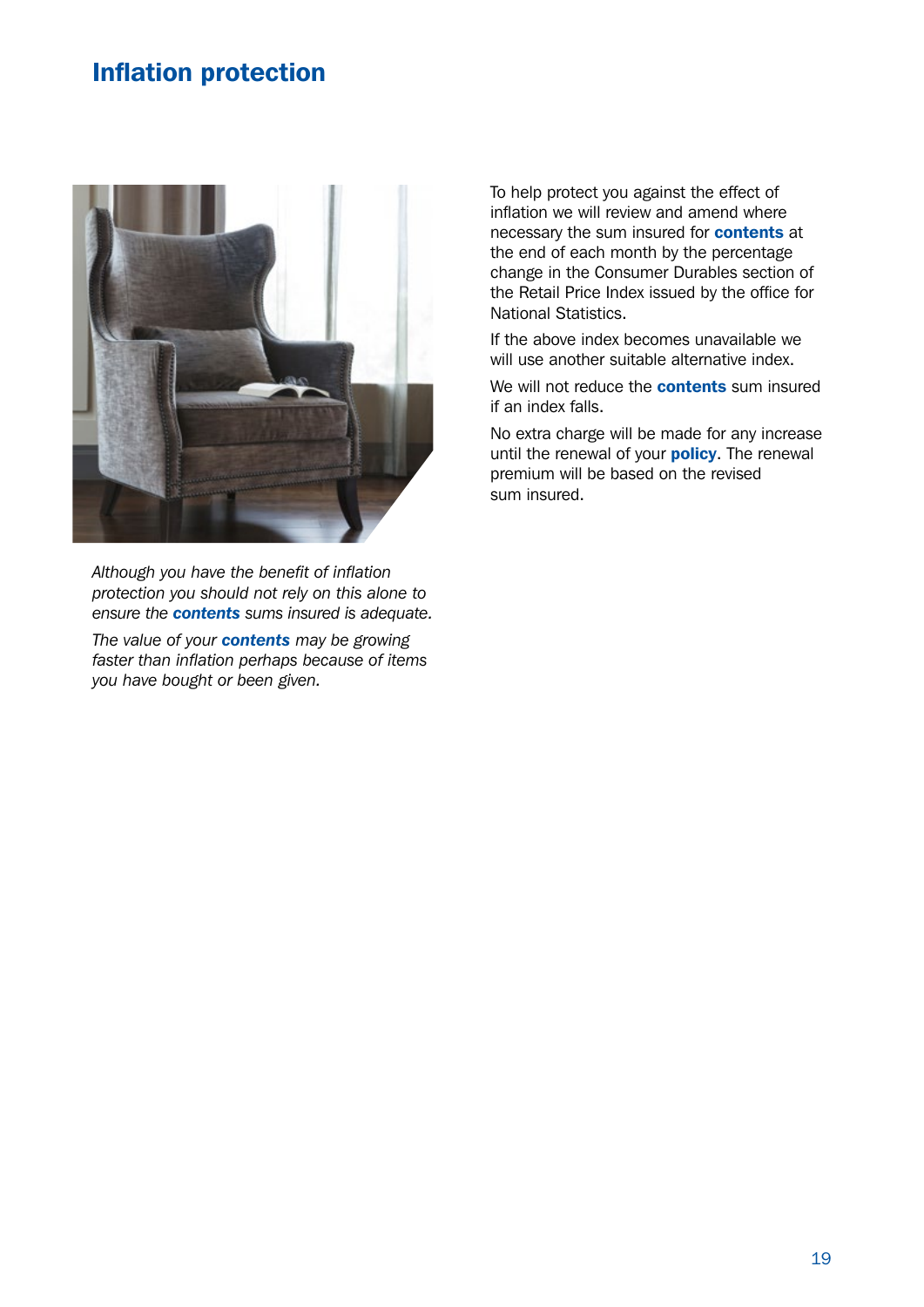### Contents worldwide

Your schedule will show if you have chosen this section.

#### What is the most we will pay?

In total we will pay you up to the **contents** sum insured shown in your schedule for any one claim under **contents** Causes 1-3, and Covers 4 and 5.

We will pay up to the limits shown for contents Covers 6 to 24.

For fine art, antiques and collectables

that are repaired or restored following a claim on this **policy** we will also pay for any loss in market value, but not exceeding the market value of the item(s) immediately prior to the loss.

#### The following limits apply:

- $\blacksquare$  for any one valuable or personal effect £15,000 unless specified on the schedule
- $\blacksquare$  for any one claim for **valuables** up to the limit for valuables shown in your schedule
- $\blacksquare$  for **money** £2,500
- $\blacksquare$  for business equipment £15,000
- $\blacksquare$  for business stock £2,500
- $\blacksquare$  for items in storage up to a maximum of 20% of the **contents** sum insured
- $\blacksquare$  for theft or attempted theft of items from any unattended vehicles or craft  $-$  £15,000
- $\blacksquare$  for theft or attempted theft of items from a hotel room  $-$  £15,000
- $\blacksquare$  for theft or attempted theft of any items left unattended by you, your family or an authorised person whilst removed from the home  $-$  £15,000 unless:
	- 1 they are in a bank or safe deposit facility
	- 2 they are removed to any residence where you or your **family** are working or temporarily living anywhere in the world (except from a hotel room).

These are the standard limits. If you have increased any of them the new limits which apply to your **policy** will be shown in your schedule.

#### Cause 1 – Loss and accidental damage

#### What is covered

Loss or damage including accidental damage to you or your **family's contents** while they are in the **home** or within the boundaries of the land belonging to the **home** or while temporarily removed anywhere in the world.

#### What is not covered

- **1** The amount of the **excess** shown in your schedule.
- 2 Loss or damage:
	- a by mechanical or electrical breakdown or failure (but this does not apply to loss of or damage to food in a refrigerator or freezer in the **home**)
	- **b** arising from the cost of remaking any film, disc or tape or the value of any information held on it
	- c caused by or in the process of cleaning, maintenance, repair, dismantling, restoring, altering, dyeing or washing
	- d by chewing, scratching, tearing, fouling or urinating by domestic animals.
	- **e** caused by infestation, chewing, scratching, tearing, fouling or urinating by insects or **vermin**
	- f to computers or computer equipment by:
		- i accidental loss or mislaying or misfiling of documents or records
		- ii viruses
		- **iii** contamination
	- g arising from depreciation in value (other than fine art, antiques and collectables) or other loss, damage or additional expense following on from the event for which you are claiming
	- **h** if property is obtained by any person using any form of payment which proves to be counterfeit, false, fraudulent, invalid, uncollectable, irrecoverable or irredeemable for any reason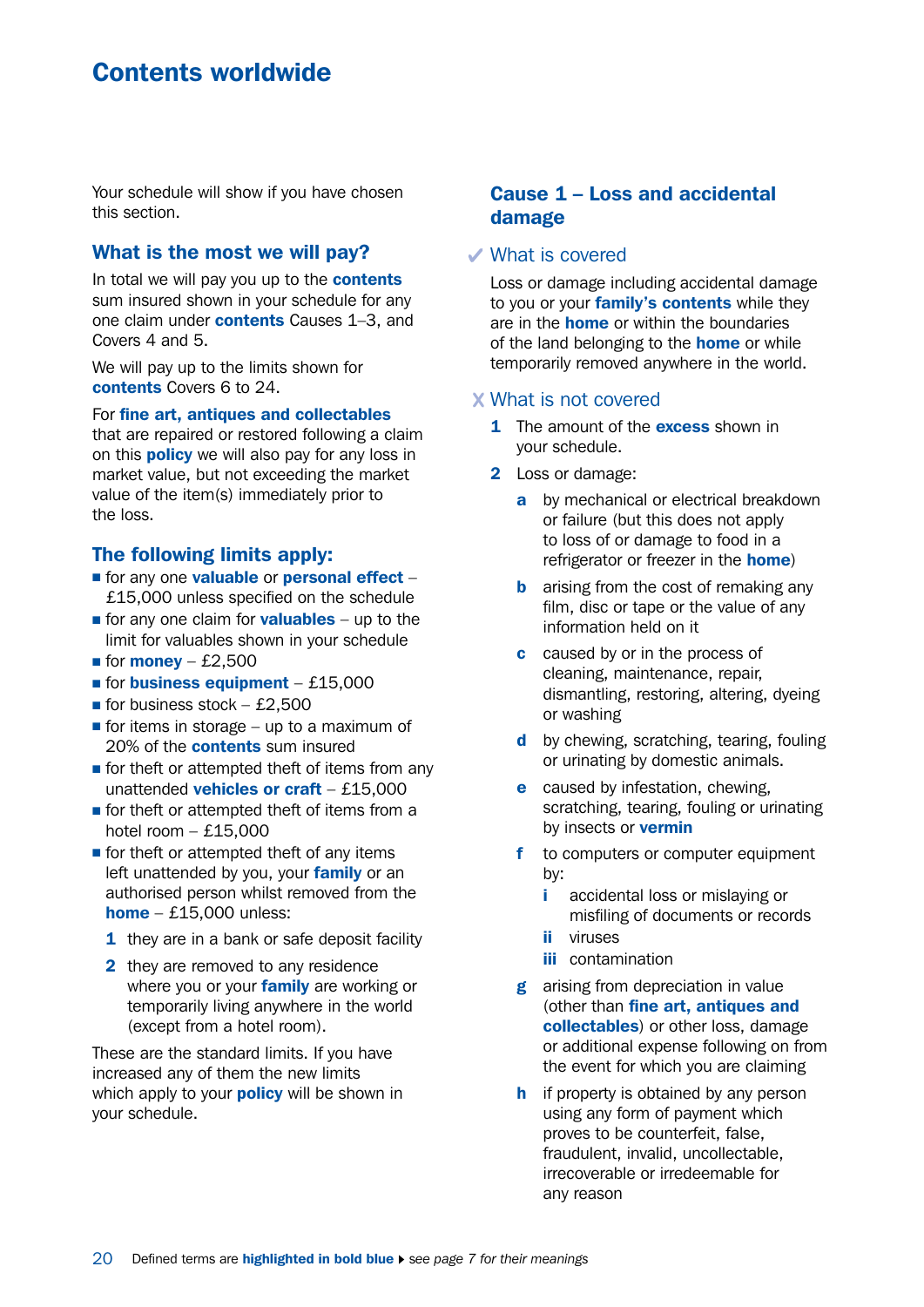- i while the **home** is **unoccupied** or unfurnished caused by:
	- i malicious people
	- **ii** theft or attempted theft
	- **iii** escape of water from a fixed water installation, drainage installation, heating installation, washing machine, dishwasher, water bed, fridge or freezer
	- iv oil leaking from a fixed oil-fired heating installation.
- j by theft of any unattended pedal cycle unless in a locked building or secured by a suitable locking device to a permanent structure or a motor vehicle
- $k$  by theft from your **home** if any part of it is occupied by anyone other than you or your family, unless there has been forcible and violent entry to or exit from your **home**
- I to **business equipment** removed from the home
- **m** smoke damage arising gradually or out of repeated exposure
- **n** caused by theft or attempted theft from an unlocked hotel room
- **o** caused by theft from any **vehicles or** craft unless:
	- i all windows and doors are closed and all doors and other openings are securely locked and
	- ii all reasonable precautions have been taken to conceal the items from view, including where appropriate ensuring the items are concealed within a locked glove compartment, or boot. For items such as pedal cycles or skis that are secured to an external carrier that is attached to the vehicle, it must be locked to the carrier itself which in turn must be locked to the vehicle.
- **p** to items in storage unless:
	- they are in a professional storage facility
	- ii the items are in storage for no more than 60 consecutive days.
- q by theft or attempted theft of **personal** effects from a school boarding house, college or university halls of residence, or privately rented shared student accommodation that a member of your **family** is residing in. unless there is forcible and violent entry to or exit from the residence
- r to money, valuables or business equipment if left in the open within the boundaries of the land belonging to the home
- s to frozen food resulting from the deliberate act of any electricity supplier, strike, lock-out or industrial dispute
- t to vehicles or craft
- u theft as a result of any failed online purchase or transaction
- **v** caused by escape of water as a result of failure or lack of sealant and/or grout.

### Cause 2 – Emergency entry

#### What is covered

Loss or damage to the **contents** caused when the fire, police or ambulance service has to force an entry to the **buildings** because of an emergency or perceived emergency involving you or your **family**.

#### What is not covered

The amount of the **excess** shown in your schedule.

#### Cause 3 – House removal

#### What is covered

Accidental loss or damage to **contents** caused while being removed by professional removal contractors, from the **home** including storage for up to 60 days if it forms part of the period of the move to any new private residence within the United Kingdom or the Channel Islands or the Isle of Man.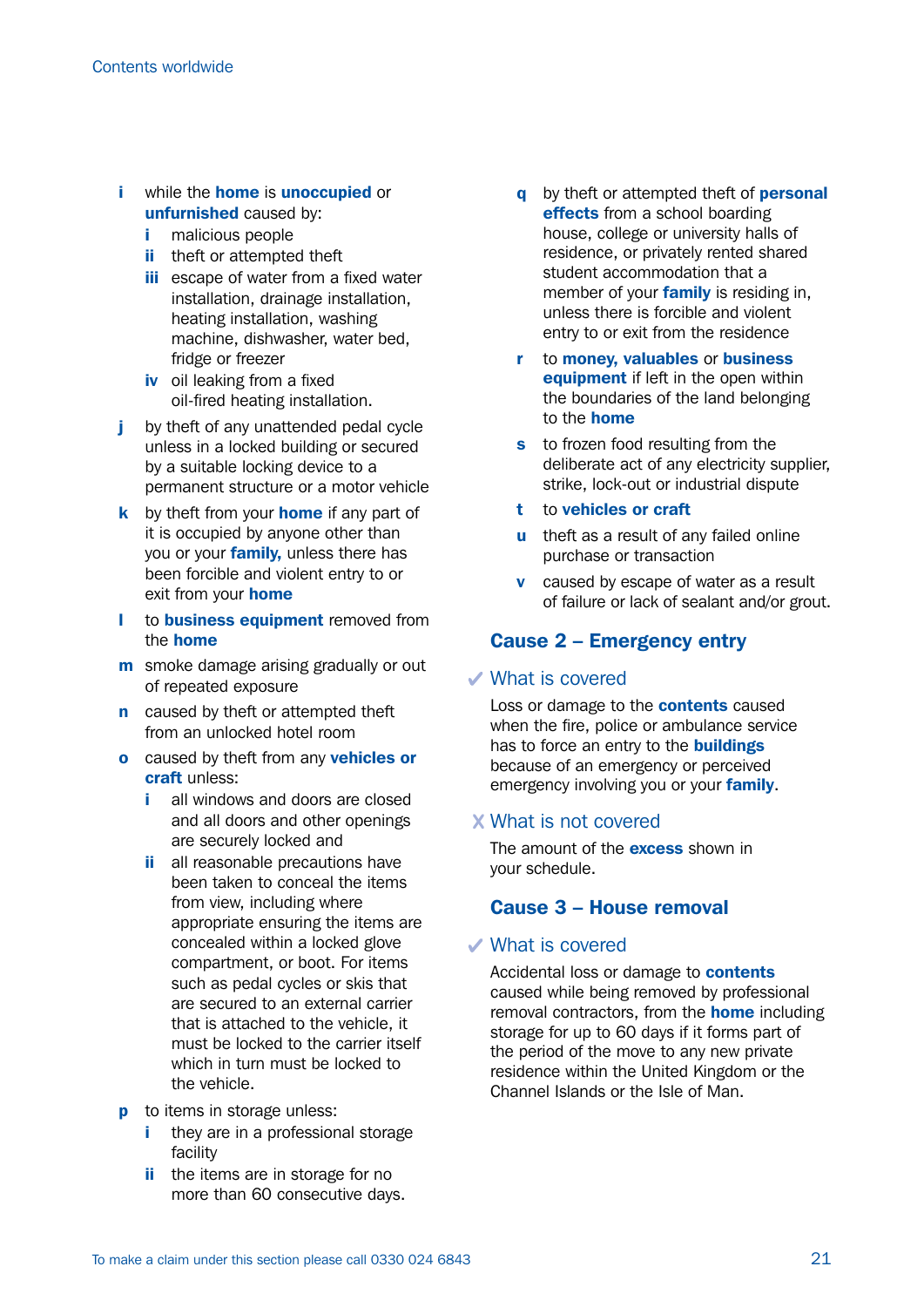#### What is not covered

- **1** The amount of the **excess** shown in your schedule.
- 2 Accidental loss or damage:
	- a to money
	- **b** to china, glass, porcelain or any other item of earthenware unless packed by professional removal contractors
	- c to jewellery
	- d during sea transit
	- e caused by mechanical or electrical breakdown or failure.

#### Cover 4 – Alternative accommodation and Loss of rent

#### What is covered

While your **home** cannot be lived in because of loss or damage covered by this **policy**, we will pay:

- 1 rent for which you are legally liable or
- 2 the reasonable cost of alternative accommodation for you and your family and your domestic animals
- **3** rent which you would have received if you had been renting out part of the **home**.

When you require alternative accommodation, we will always discuss this with you.

To determine what we mean by the 'reasonable cost of alternative accommodation' there are numerous factors we consider, including:

- $\blacksquare$  the circumstances of your claim
- $\blacksquare$  the needs of you, your **family** and domestic animals
- $\blacksquare$  how long you might need the accommodation for
- $\blacksquare$  what type of accommodation is available and where it is located.

We will pay these costs up to a maximum of three years for any one claim.

#### What is not covered

The amount of the **excess** shown in your schedule.

#### Cover 5 – Keys and locks

#### What is covered

We will pay for the cost of replacing keys and locks or lock mechanisms, including electronic keys and remote controls to:

- **1** external doors and windows of the **home**
- 2 a safe or strongroom within, or an alarm protecting the **home**
- 3 gate security mechanisms
- 4 doors on garages and outbuildings

after their keys are lost or stolen.

#### What is not covered

**1** The amount of the **excess** shown in your schedule.

*We will only pay under Contents worldwide or Buildings if both sections are insured for any one claim.*

#### Cover 6 – Acquisitions

#### What is covered

We will automatically extend **contents** Cover 1 Loss and accidental damage to include any item of **contents** acquired during the period of insurance up to the value of £25,000 from the date of acquisition providing:

- 1 you tell us within 30 days of the date of acquisition and
- 2 you pay the relevant additional premium.

#### What is not covered

Business equipment.

#### Cover 7 – Special events

#### What is covered

We will automatically increase the **contents** sum insured by up to 10% for any one claim for gifts, food and provisions during the period 30 days before and 30 days after a special event you or your **family** are celebrating for example; weddings, civil partnerships, religious festivals, birthdays, anniversaries and any other type of celebration.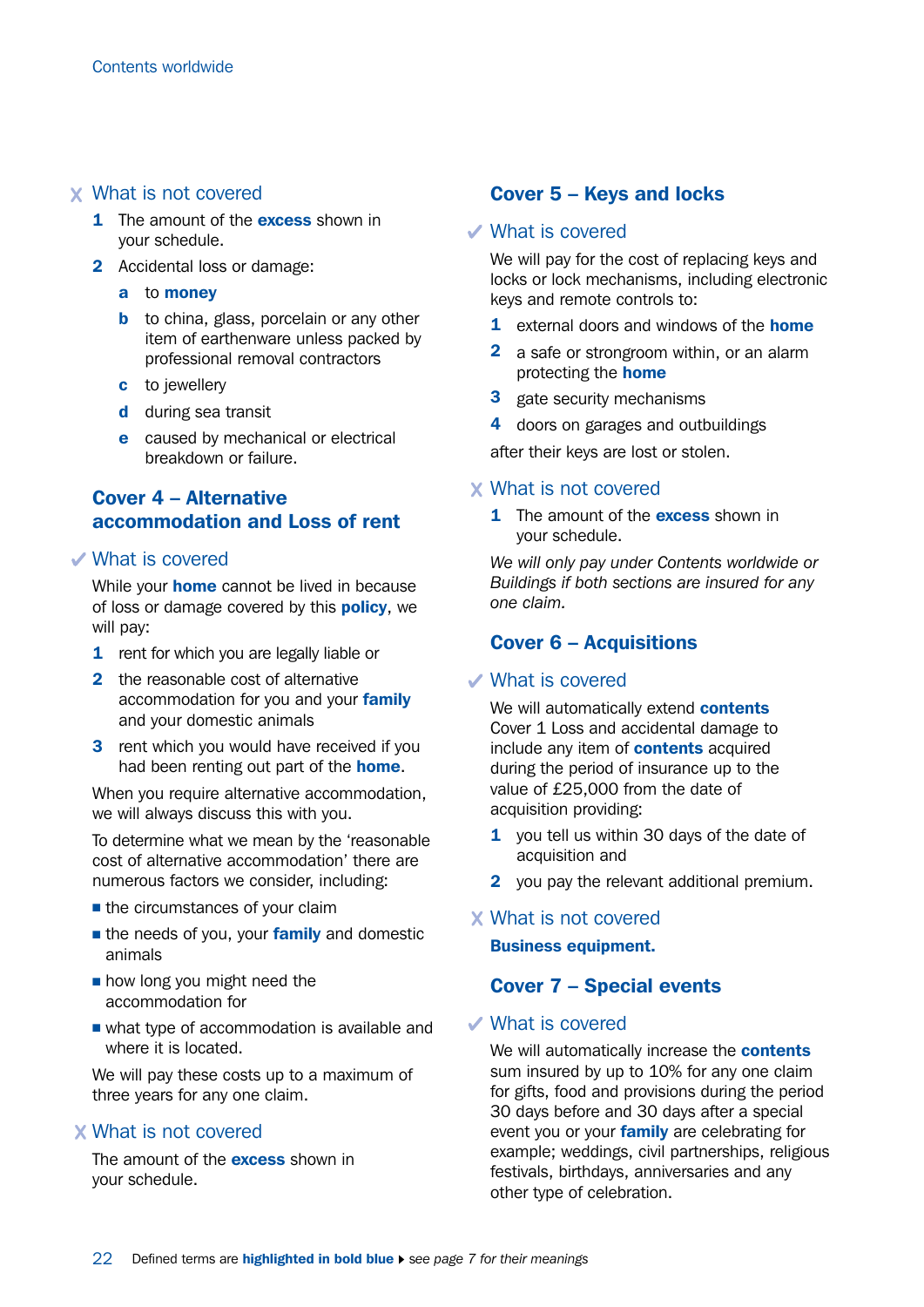#### Cover 8 – Domestic heating oil

#### What is covered

We will pay up to £5,000 for any one claim for accidental loss of domestic heating oil.

#### What is not covered

- **1** The amount of the **excess** shown in your schedule.
- **2** Loss or damage while your **home** is unoccupied or unfurnished.

#### Cover 9 – Metered water

#### What is covered

We will pay up to £5,000 for any one claim for accidental loss of metered water.

#### What is not covered

- 1 The amount of the **excess** shown in your schedule.
- **2** Loss or damage while your **home** is unoccupied or unfurnished.

#### Cover 10 – Garden plants

#### What is covered

We will pay up to £5,000 for any one claim for loss or damage to plants, bushes, shrubs and trees in the open within the boundaries of the land belonging to the **home** caused by:

- 1 fire, smoke, explosion, lightning or earthquake
- 2 theft or attempted theft
- **3** malicious people or vandals
- 4 riot, civil commotion, strikes, labour and political disturbances.

#### What is not covered

- **1** The amount of the **excess** shown in your schedule.
- **2** Loss or damage while the **home** is unoccupied or unfurnished.

*We will only pay under Contents worldwide or Buildings if both sections are insured for any one claim.*

#### Cover 11 – Lawns and gardens

#### What is covered

We will pay up to £5,000 for any one claim for loss or damage to lawns and gardens through the actions of the fire, police or ambulance service while attending the **home**.

#### What is not covered

The amount of the **excess** shown in your schedule.

*We will only pay under Contents worldwide or Buildings if both sections are insured for any one claim.*

#### Cover 12 – Visitors' personal effects

#### What is covered

We will pay any visitor at your request up to £5,000 towards any one claim for each visitor, for loss or damage by **contents** Cause 1 Loss and accidental damage to their personal effects whilst within the home.

#### What is not covered

- **1** The amount of the **excess** shown in your schedule.
- 2 Loss or damage specifically excluded under **contents** Cause 1 – Loss and accidental damage.

#### Cover 13 – Domestic staff's personal effects

#### What is covered

We will pay up to £5,000 for any one claim for loss or damage to **personal effects** owned by any **domestic staff** who do not permanently live with you at the **home**, while the **personal effects** are contained in the home.

#### What is not covered

- **1** The amount of the **excess** shown in your schedule.
- 2 Loss or damage specifically excluded under **contents** Cause 1 Loss and accidental damage.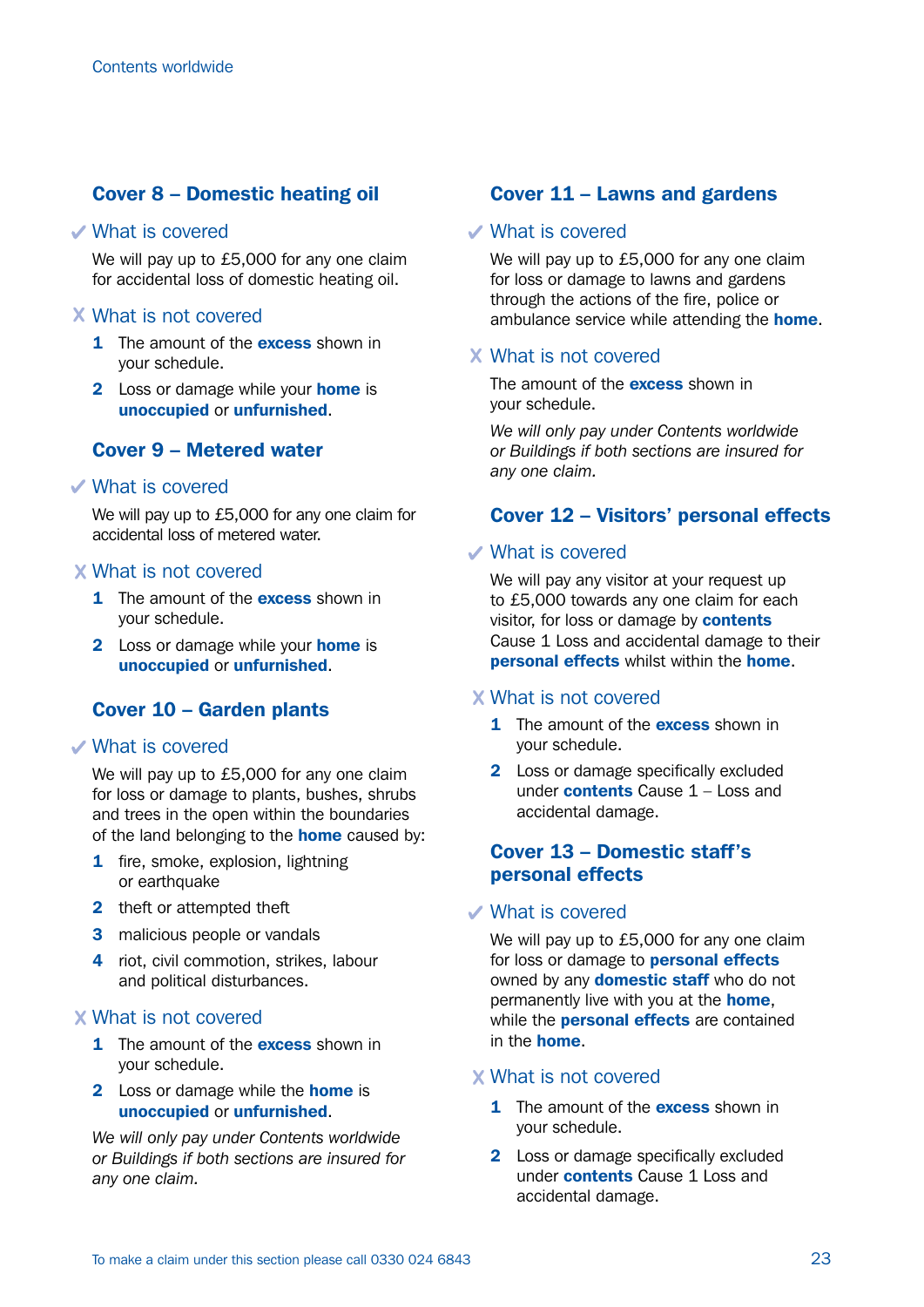### $X$  Cover 14 – Credit card liability

#### What is covered

You or your **family's** liability under the terms of any credit card, cheque card or cash dispenser card agreement as a direct result of its theft and following its unauthorised use by any person not related to or living with you.

We will pay up to £10,000 for any one claim.

*Do not forget to inform the police and issuing authorities as soon as possible in the event of a loss or if you suspect fraudulent use of any card.*

#### What is not covered

- **1** The amount of the **excess** shown in your schedule.
- 2 Any loss unless you or your family have complied with the terms and conditions of the issuing authority.
- **3** Any loss or claim due to accounting errors or omissions.

#### Cover 15 – Documents

#### What is covered

We will pay up to £5,000 towards any one claim for loss or damage to documents (other than money).

#### What is not covered

- 1 The amount of the **excess** shown in your schedule.
- 2 Documents more specifically insured by any other insurance.
- **3** Documents mainly used for business. trade, profession or employment purposes.
- 4 Securities or share certificates.

#### Cover 16 – Downloaded audio/visual files

#### What is covered

We will pay up to £2,500 for any one claim for loss or damage to legally downloaded audio/visual files stored on a computer or any other type of entertainment equipment or mobile phone as a result of **contents** Cause 1 Loss or damage.

#### What is not covered

The amount of the **excess** shown in your schedule.

#### Cover 17 – Marquees

#### What is covered

We will pay up to £30,000 for loss or damage to marquees and associated equipment owned by you or for which you have hired and are legally responsible for, provided it is not insured elsewhere.

#### What is not covered

Damage caused by storm, flood or frost.

#### Cover 18 – Jury service

#### What is covered

We will pay up to £5,000 to you or your spouse, civil partner or domestic partner living with you at the rate of £25 a day for each day or part day that you or your spouse, civil partner or domestic partner living with you is called to serve as a Juror in a Court of Law.

#### Cover 19 – Fatal accident or acquired disability

#### What is covered

If you or any member of your **family** suffers any injury caused by:

- **1** accident, assault or fire in the **home**
- 2 an accident while travelling as a passenger on a public service vehicle
- **3** assault in the street.

We will pay:

- **a** £15,000 if the injury results in the death of you or your spouse, civil partner or domestic partner (living at the home) within 12 months of the incident
- **b** £5,000 if the injury results in the death of any other member of your family within 12 months of the incident
- c up to £15,000 for necessary alterations to your **home** if the injury results in a permanent disability to you or any member of your family.

The maximum we will pay for any one incident is £50,000.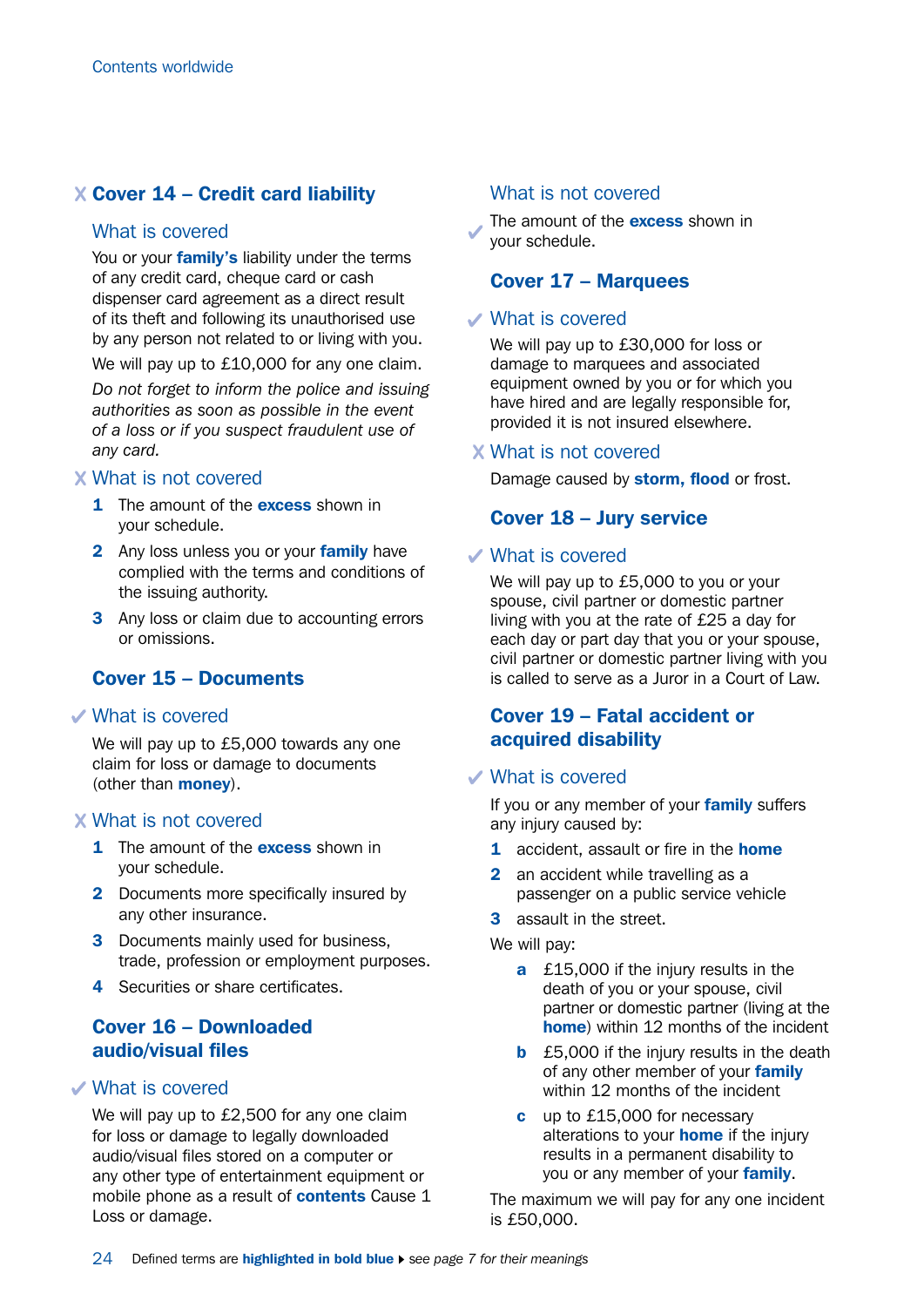#### Cover 20 – Tenant's liability (applicable if the home is rented)

#### What is covered

We will pay up to 20% of the **contents** sum insured for any one claim or series of claims arising from any one event or one source or original cause that you or your family become legally liable to pay as tenant of the **home** for damage to the **buildings** by any cause covered under the **buildings** section of this **policy**.

#### What is not covered

Loss or damage to gates, hedges and fences.

#### Cover 21 – Personal liability

#### What is covered

We will pay up to £5,000,000 (including costs and expenses agreed by us in writing) for any one claim or series of claims arising from any one event or one source or original cause that you or your family become legally liable to pay as compensation (including claimant costs and expenses) occurring during the period of insurance for accidental:

- 1 death, bodily injury or illness of any person not an employee of either you or your family
- 2 arising from damage to to material property not belonging to or in the custody or control of you or your family or domestic staff.
- a the occupation of the **home** (but not its ownership) or
- **b** the private pursuits of you or your **family** or
- c the employment by you or your family of domestic staff.

#### What is not covered

Legal liability to pay compensation or costs arising from:

- 1 any business, trade, profession or employment
- 2 the transmission of any contagious disease or virus
- **3** owning, possessing or using vehicles or craft
- 4 owning, possessing or using drones including mechanically propelled aerial toys, models or devices
- 5 owning, possessing or using a dangerous dog of one of the following breeds; Pit Bull Terrier, Japanese Tosa, Dogo Argentino, Fila Brasileiro and cross breeds of these with any other breed
- 6 owning any species of animal not domesticated in the UK
- **7** owning, possessing or using any species of horse including ponies, donkeys and mules
- 8 any claim for damages brought in a court outside the United Kingdom the Channel Islands or the Isle of Man
- 9 death or bodily injury or illness to your or your family.

#### Cover 22 – Unrecovered damages

#### What is covered

We will pay up to £2,500,000 in respect of any award of damages made in your or your family's favour which:

- 1 is for death, bodily injury or illness or damage to property of such nature that you or your family would have been entitled to indemnity under **contents** Cover 12 – Personal liability had you or your **family** been responsible for the injury or damage and
- 2 is made by a court within the United Kingdom, Isle of Man or Channel Islands and
- 3 is still outstanding six months after the date on which it is made and
- 4 is not being appealed.

#### Cover 23 – Liability to domestic staff

#### What is covered

Subject to the limit below we will pay any amount that you or your family become legally liable to pay as compensation (including claimant's costs and expenses) for death, bodily injury or illness of any **domestic** staff within the United Kingdom, the Channel Islands and the Isle of Man.

To make a claim under this section please call 0330 024 6843 25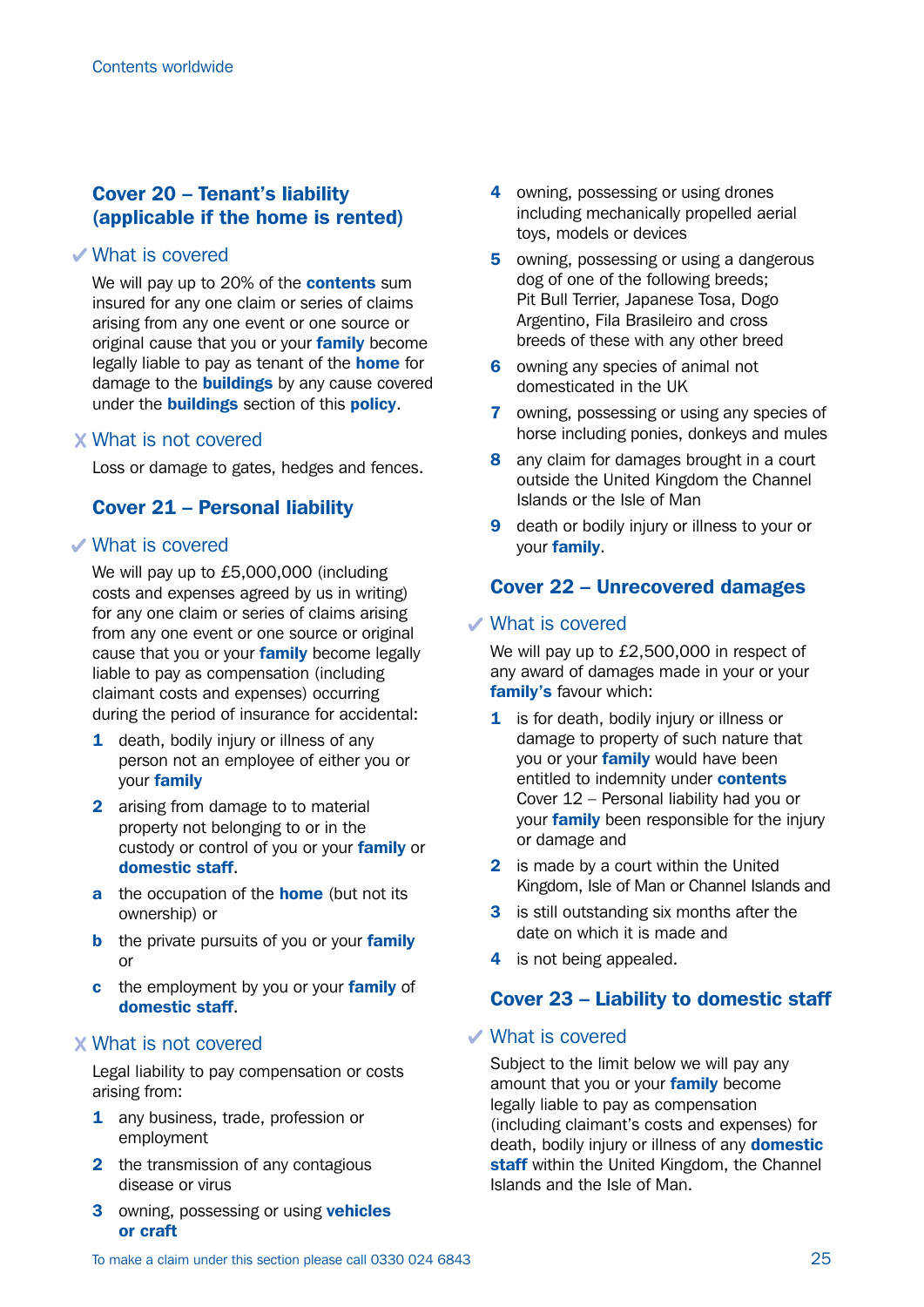We will pay up to £10,000,000 (which includes costs and expenses agreed by us in writing) for any one claim or series of claims arising from any one event or one source or original cause.

#### What is not covered

Your or your family's legal liability to pay compensation or costs for bodily injury or illness (including death) sustained by any domestic staff when they are:

- 1 carried in or on any vehicles or craft
- 2 entering or getting onto or getting off any vehicles or craft.

Where such bodily injury or illness (including death) is caused by or arises out of your or your **family's** use of any **vehicles or craft.** 

#### Cover 24 – Identity theft

Cover is administered by Arc legal Assistance Ltd, and is underwritten by AXA Insurance UK plc.

#### What is covered

If you or your **family** become aware of **identity** theft we agree to pay up to £50,000 for:

- 1 reasonable legal costs you or your family pay to defend a claim from a financial institution issuing the **payment card**
- 2 ancillary costs to:
	- **a** create documents needed to prove your or your family's innocence in terms of any financial irregularities committed unlawfully
	- **b** remove judgments wrongly entered against you or your family
	- c challenge the accuracy of information in a Credit Reference Agency report
	- d postal and phone costs you or your family pay or agree to pay in dealing with financial institutions issuing payment cards, the police and credit agencies
	- **e** fees charged for reapplying for a loan which has been rejected
	- f lost earnings as a result of you or your family needing to take time away from work to go and see the police, financial institutions issuing **payment cards** and credit agencies.

The events above must be a result of identity theft.

#### What is not covered

- 1 Any identity theft connected with your business, profession or occupation.
- 2 Any legal **action** where you and we agree that you or your **family** do not have a reasonable prospect of success.

#### Claims conditions

The following conditions apply to claims for identity theft. These conditions apply in addition to the general claims conditions which can be found on page 15.

If you discover your identity has been stolen either from the first fraudulent transaction identified on a credit card statement and/or any physical or electronic record with any of your financial institutions, you must:

- 1 contact the Identity theft helpline on 0330 024 8687 to get advice on what you should do next to protect your identity.
- 2 before you agree to pay any costs you must complete and submit a claim form to Arc Legal Assistance by visiting [www.arclegal.co.uk/informationcentre.](http://www.arclegal.co.uk/informationcentre) Alternatively, the Identity Theft helpline will send a claim form to you.
- **3** make sure that you have proof of your or your family's address for the last 6 years
- 4 file a police report as soon as reasonably possible after discovering the *identity theft*
- 5 let your or your family's bank(s) payment **card** company(ies) and all other accounts know of the **identity theft** as soon as reasonably possible after discovering the identity theft
- 6 send us proof from your or your family's employer that you or your **family** took unpaid days off if you wish to make a claim for lost wages and provide proof that it was necessary
- **7** send us copies of any demand, notices, summonses, complaints or legal papers received in connection with a loss suffered
- 8 take all reasonable steps to prevent further damage to your or your **family's** identity
- **9** make the claim no later than 6 months from the date this **policy** ends.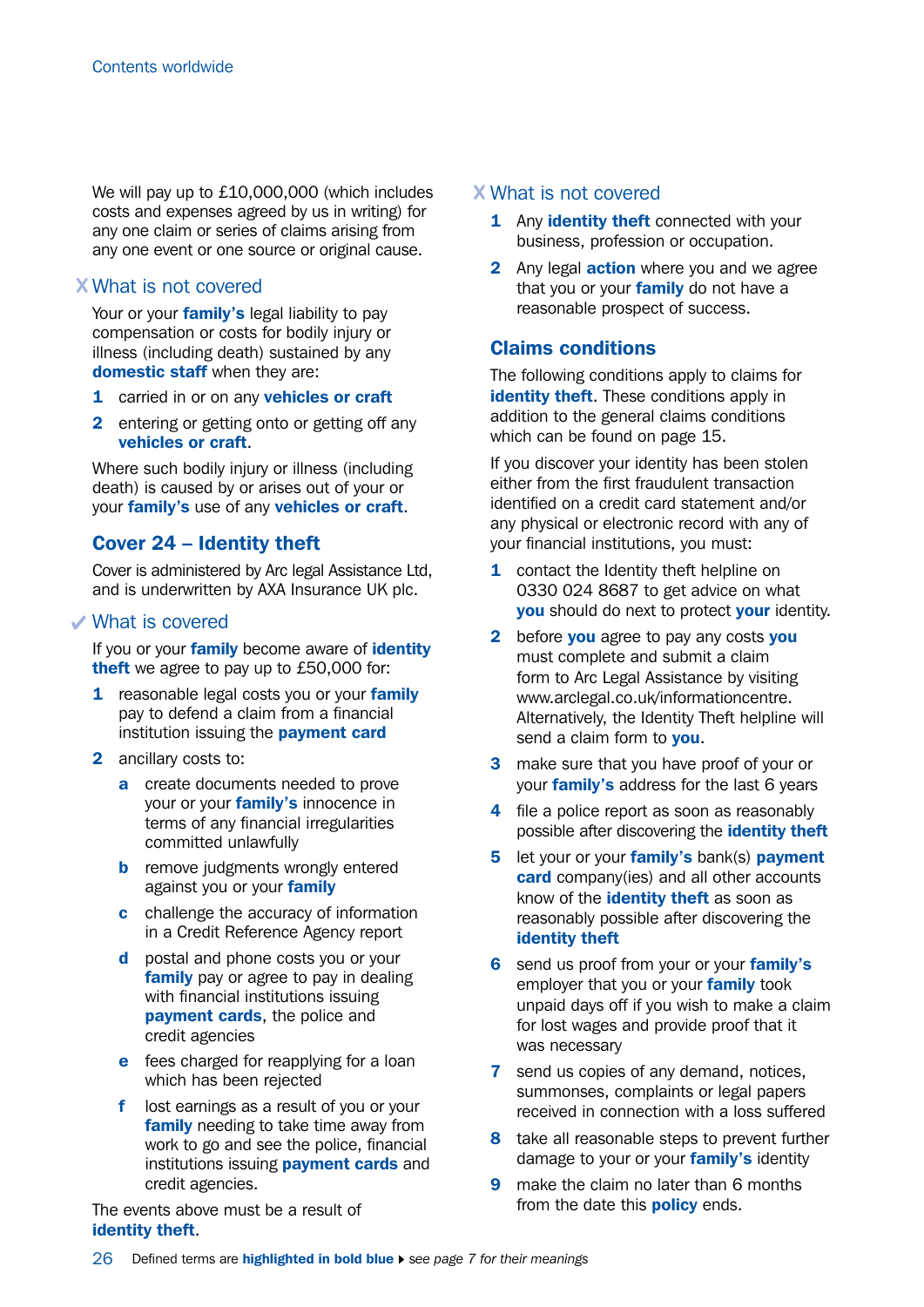## **Buildings**

Your schedule will show if this section has been chosen.

#### What is the most we will pay?

We will pay the cost to reinstate your **buildings** for any one claim under Buildings Cause 1 and covers 2 and 4-7.

We will also pay the additional amounts under Buildings Covers 3 and 8-11 up to the limits shown.

#### Cause 1 – Loss and accidental damage

#### What is covered

Loss or damage including accidental damage to the buildings.

#### What is not covered

- 1 The amount of the **excess** shown in your schedule.
- 2 Loss or damage:
	- a to gates, hedges, fences caused by storm or flood
	- **b** to boundary and garden walls, gates, hedges and fences, paths and drives, artificial lawns, patios, decking, terraces, tennis hard courts and swimming pools by subsidence heave or landslip unless the **home** has been damaged at the same time by the same cause
	- c due to normal settlement shrinkage or expansion
	- d caused by **subsidence**, heave or landslip resulting from solid floor slabs and non load bearing walls moving unless the foundations beneath the load bearing walls of the home are damaged at the same time by the same cause
	- e caused by subsidence, heave or landslip arising from
		- i construction, structural alteration. repair or demolition
		- ii the use of defective materials. defective design or faulty workmanship
		- **iii** coastal or river bank erosion
- f while the **home** is **unoccupied** or unfurnished caused by:
	- i malicious people
	- ii theft or attempted theft
	- **iii** escape of water from or frost damage to a water drainage or heating installation or any washing machine, dishwasher, waterbed, refrigerator or freezer
	- iv oil leaking from or freezing in a fixed oil-fired heating installation, and damage to soil caused by the leaking oil
	- **v** accidental breakage of glass in windows, doors, fanlights, skylights, greenhouses, conservatories and verandahs
- g caused by:
	- i infestation, chewing, scratching, tearing, fouling or urinating by insects or vermin
	- ii chewing, scratching, tearing, fouling or urinating by domestic animals
	- **iii** by mechanical or electrical breakdown or failure
- **h** arising from the alteration or extension of the buildings
- i arising from faulty workmanship, defective design or use of defective materials
- j by escape of water caused by failure or lack of sealant and/or grout.

#### Cover 2 – Alternative accommodation

#### What is covered

While your **home** cannot be lived in because of loss or damage covered by this **policy**, we will pay:

- 1 the reasonable cost of alternative accommodation for you and your **family** and your domestic animals and horses
- **2** rent which you would have received if you had been renting out part of the **home**.

When you require alternative accommodation. we will always discuss this with you.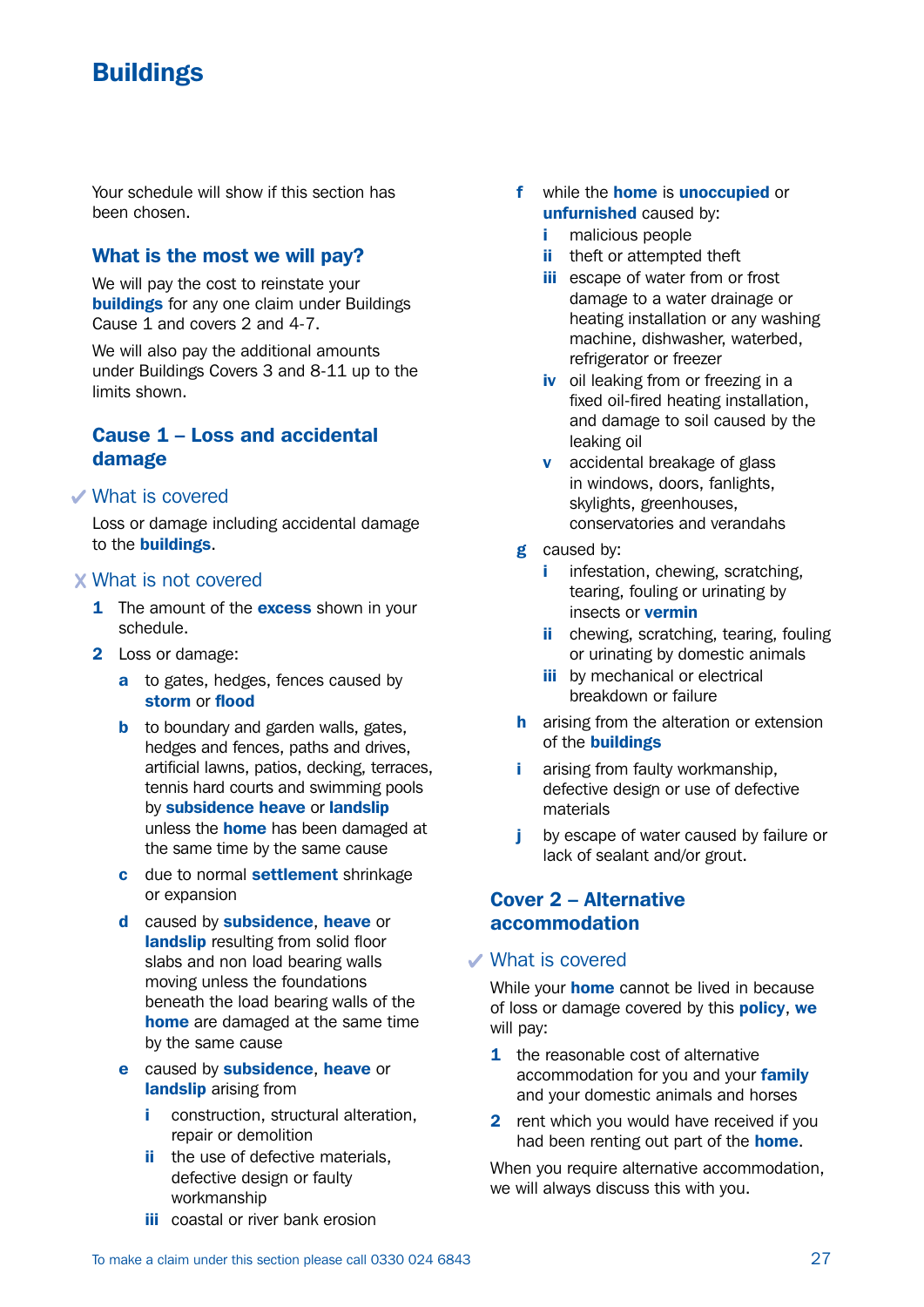To determine what we mean by the 'reasonable cost of alternative accommodation' there are numerous factors we consider, including:

- $\blacksquare$  the circumstances of your claim
- $\blacksquare$  the needs of you, your family and domestic animals
- $\blacksquare$  how long you might need the accommodation for
- $\blacksquare$  what type of accommodation is available and where it is located.

We will pay these costs up to a maximum of three years.

#### What is not covered

The amount of the **excess** shown in your schedule.

#### Cover 3 – Emergency evacuation alternative accommodation

#### What is covered

While your **home** cannot be lived in because you are advised not to by a statutory and/or local authority:

- $\blacksquare$  following damage to a neighbouring property; or
- $\blacksquare$  because of a risk to your health and safety from possible loss or damage to your home

We will pay up to £2,500 for any one claim for:

- **1** the reasonable cost of alternative accommodation for you and your family and your domestic animals
- 2 rent which you would have received if you had been renting out part of the **home**.

#### What is not covered

The amount of the **excess** shown in your schedule.

#### Cover 4 – Debris removal and building fees

#### What is covered

We will pay the reasonable additional costs and expenses incurred as a result of a valid claim for damage to the **buildings** on this

#### policy for:

- 1 architects, surveyors, consulting engineers and legal fees
- 2 the cost of clearing debris from the site or demolishing or shoring up the **buildings**
- **3** the cost to comply with government or local authority requirements.

#### Cover 5 – Keys and locks

#### What is covered

We will pay for the cost of replacing keys, including electronic keys and remote controls and locks or lock mechanisms to:

- **1** external doors and windows of the **home**
- 2 a safe or strongroom within, or an alarm protecting the home
- **3** gate security mechanisms
- 4 doors to garages and outbuildings.

#### What is not covered

The amount of the **excess** shown in your schedule.

*We will only pay under Contents or Buildings if both sections are insured for any one claim.*

#### Cover 6 – Emergency entry

#### What is covered

Loss or damage to the **buildings** caused when the fire, police or ambulance service has to force an entry to the **buildings** because of an emergency or perceived emergency involving you or your family.

#### What is not covered

The amount of the **excess** shown in your schedule.

#### Cover 7 – Selling your home

#### What is covered

If you have entered into a contract to sell the home the person buying it will have the full protection of your **policy** for the **buildings** up to the date of completion of the purchase, as long as the **home** is not covered by any other insurance.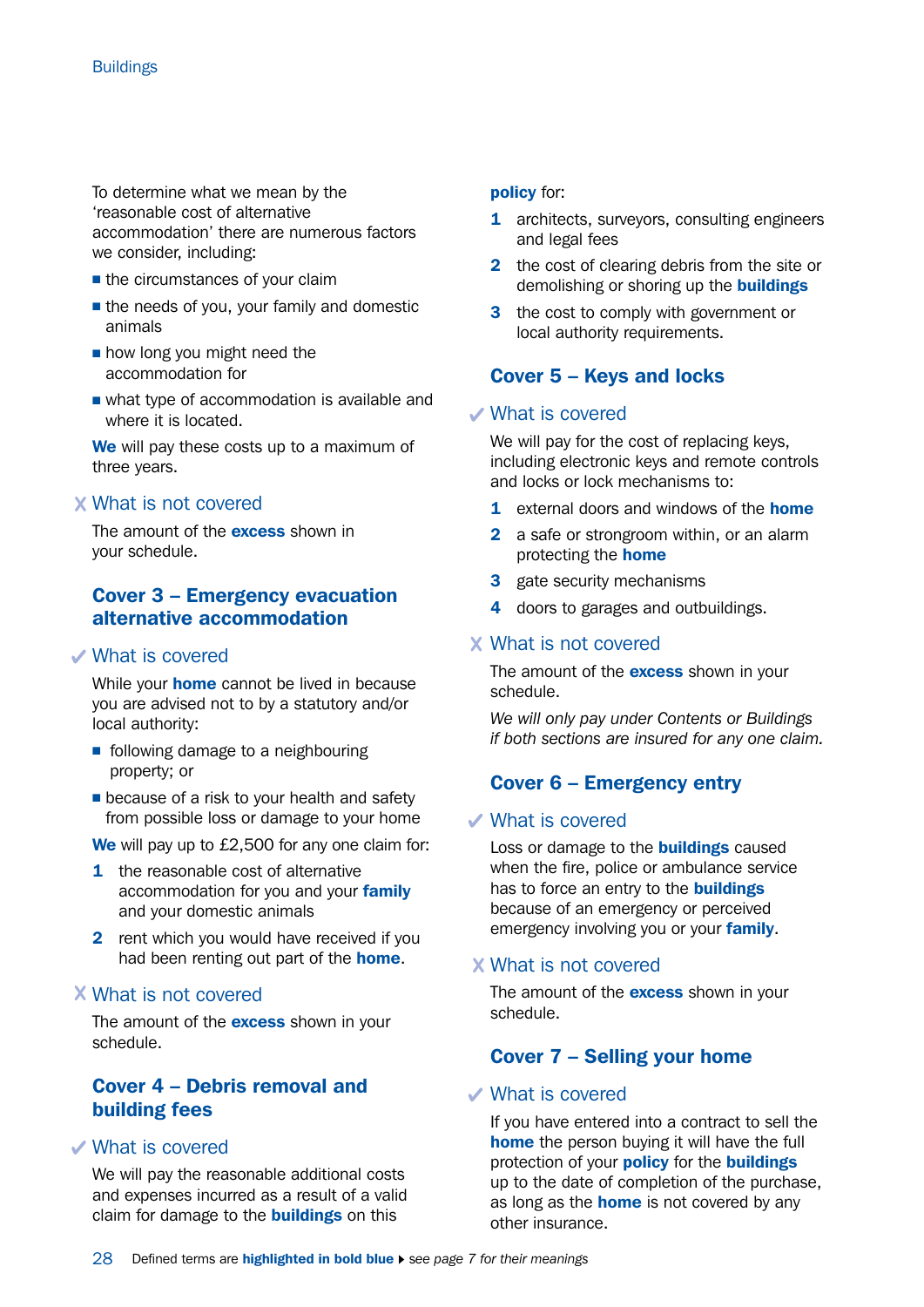#### What is not covered

The amount of the **excess** shown in your schedule

#### Cover 8 – Trace and access

#### What is covered

We will pay up to £15,000 for any one claim for necessary and reasonable costs that you incur in finding the source of damage to the home caused by:

- **1** escape of water from a fixed water drainage or heating installation
- 2 escape of oil from a fixed oil fired heating installation
- **3** accidental damage to cables, pipes, underground drain pipes or tanks providing services to and from the **home** for which you are responsible.

This includes reinstating any wall, floor, ceiling, drive, fence or path removed or damaged during the search.

#### What is not covered

- **1** The amount of the **excess** shown in your schedule
- 2 loss or damage to pitch fibre drains caused by inherent defects in the design, material, construction, or installation of the pipes and drains
- **3** the costs of repair of the source of the damage unless the cause is covered elsewhere in this **policy**.

Any liability which is covered under a more specific policy.

#### Cover 9 – Garden plants

#### What is covered

We will pay up to £5,000 for any one claim for loss or damage to plants, bushes, shrubs and trees in the open within the boundaries of the land belonging to the **home** caused by:

- 1 fire, smoke, explosion, lightning or earthquake
- 2 theft or attempted theft
- **3** malicious people or vandals

4 riots, civil commotion, strikes, labour and political disturbances.

#### What is not covered

- 1 The amount of the **excess** shown in your schedule.
- **2** Loss or damage whilst the **home** is unoccupied or unfurnished.

*We will only pay under Contents or Buildings if both sections are insured for any one claim.*

#### Cover 10 – Lawns and gardens

#### What is covered

We will pay up to £5,000 for any one claim for loss or damage to lawns and gardens through the actions of the fire, police or ambulance service while attending the **home**.

#### What is not covered

The amount of the **excess** shown in your schedule.

If you have chosen **buildings** and **contents** insurance then we will only pay under one section for any one claim.

#### Cover 11 – Property owner's liability

#### What is covered

We will pay up to £5,000,000 (including costs and expenses agreed by us in writing) for any one claim or series of claims arising from any one event or one source or original cause that you or your **family** become legally liable to pay as compensation (including claimants costs and expenses) occurring during the period of insurance in respect of accidental:

- 1 death, bodily injury or illness of any person who is not an employee of either you or your **family**
- 2 damage to material property not belonging to or in the custody or control of you or your family or domestic staff.

Arising from:

a your ownership (but not occupation) of the **buildings** including its land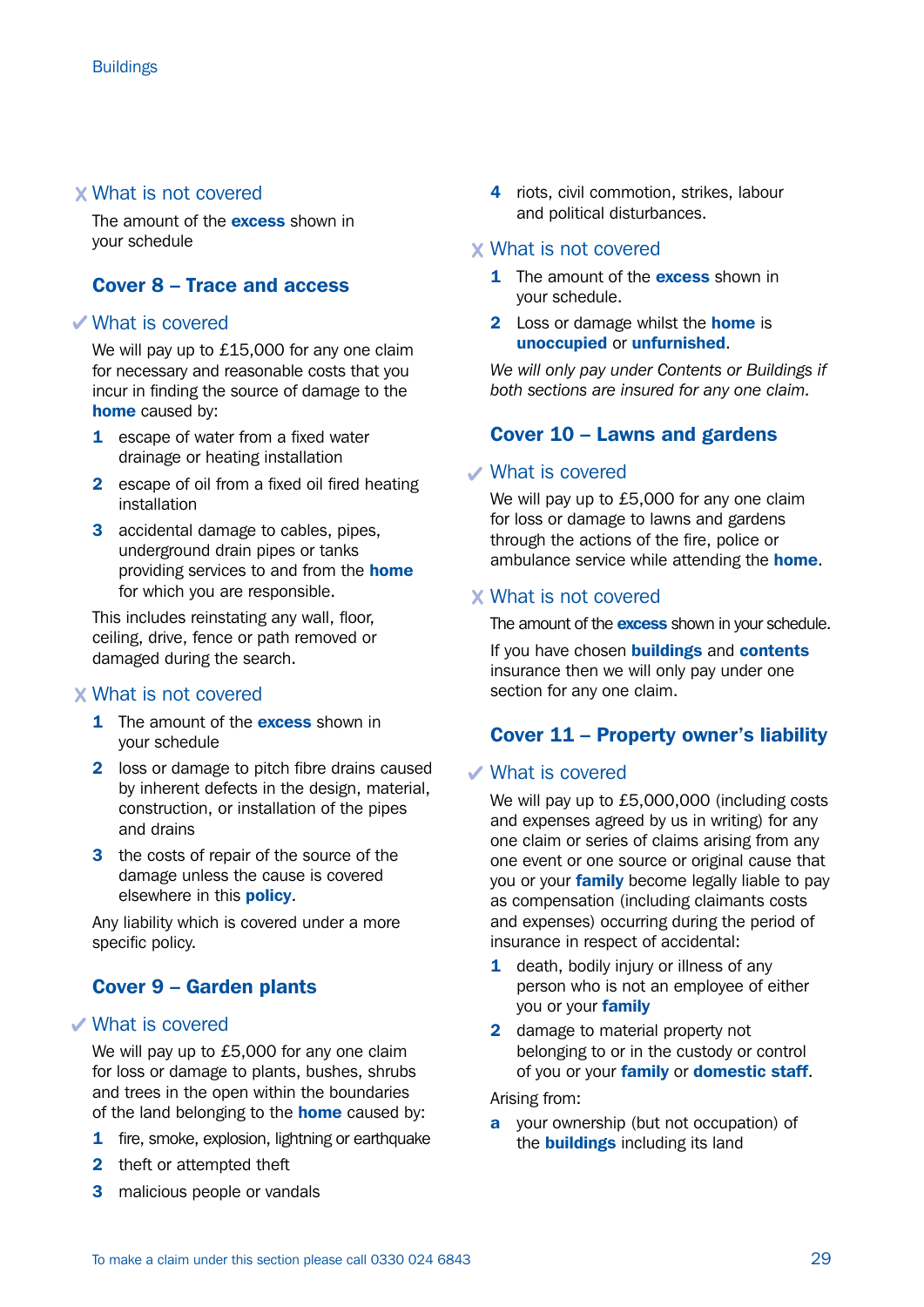**b** defective work carried out by you or your family or on your behalf to any private residence within the United Kingdom, the Isle of Man or the Channel Islands disposed of by you or your **family** before the occurrence of bodily injury or damage in connection with such private residence.

In the event of your death we will treat your legal representative as you for liability incurred by you.

#### What is not covered

Your or your family's legal liability to pay compensation arising directly or indirectly from:

- 1 an agreement which imposes a liability on you or your family which you would not be under in the absence of such agreement
- 2 the use of the **home** for any business, trade, profession or employment
- **3** death, bodily injury or damage caused by lifts, hoists or vehicles or craft
- 4 rectifying any fault or alleged fault
- 5 death of or bodily injury or illness to you or your family
- 6 the transmission of any contagious disease or virus.

Any liability which is covered under a more specific policy.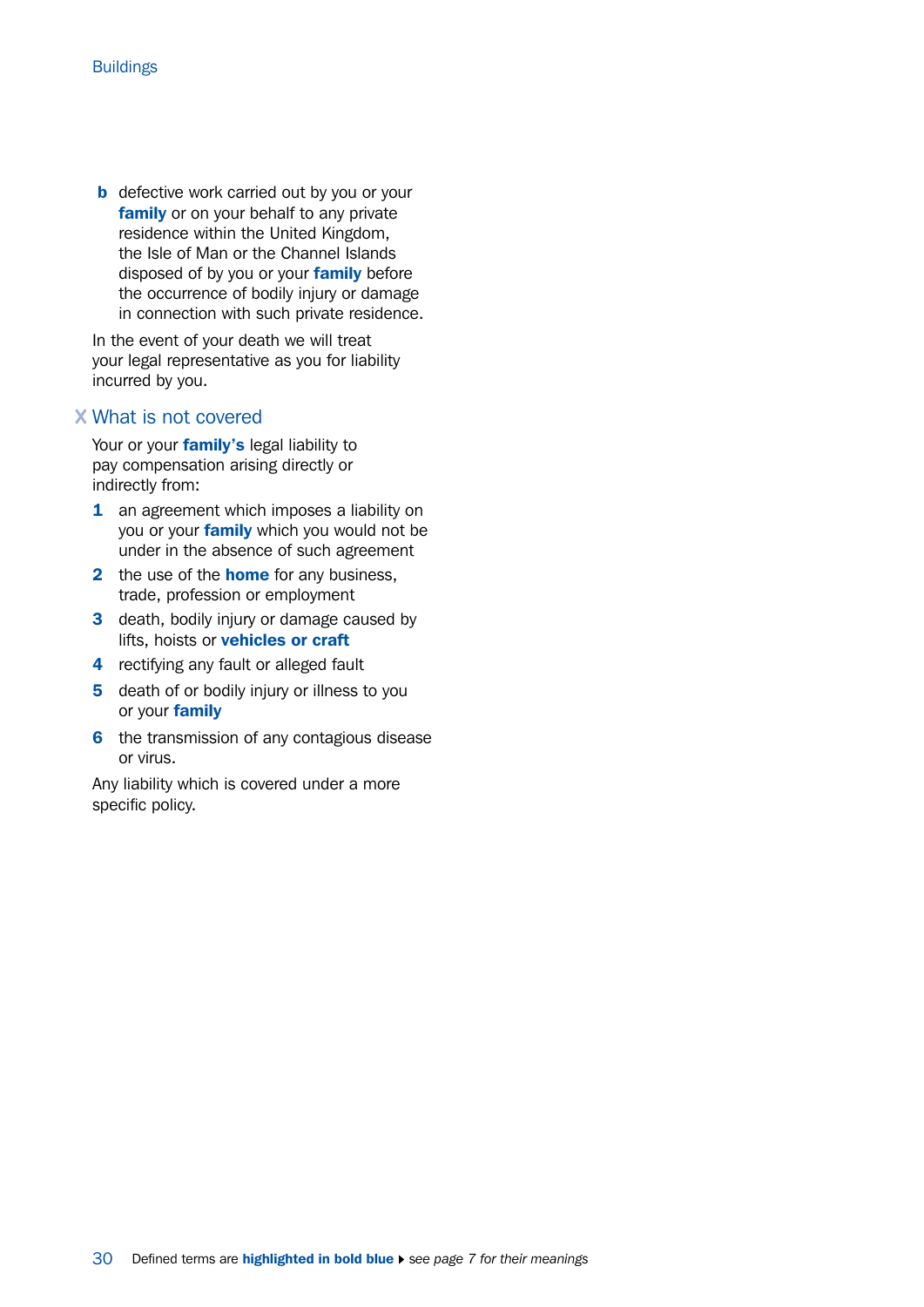## Health at hand

This section is automatically included.

Our medical team is ready to help whether you want to talk about a specific health worry, medication, treatment or simply need a little guidance and reassurance.

You can speak to them whenever you want to – day or night. 24 hours a day, 365 days a year.

Health at Hand offers a range of telephone based support specialising in a variety of health and medical topics including:

#### Family

- $\blacksquare$  from pregnancy to care of the elderly
- $\blacksquare$  behavioural issues for children
- **n** bullying
- $\blacksquare$  caring for sick family members
- $\blacksquare$  first aid
- $\blacksquare$  eating disorders
- $\blacksquare$  teenage troubles acne, sex, self-harm and drugs
- $\square$  separation and divorce
- n anything you forgot to ask your own GP
- $\blacksquare$  what to expect before surgery and aids to rapid recovery.

#### Healthy living

- $e$  exercise and sports injuries
- $\blacksquare$  diet, nutrition and weight control
- $\blacksquare$  drinking and smoking
- $\blacksquare$  disease management asthma, arthritis, diabetes
- **n** blood pressure and cholesterol control
- **cosmetic surgery**
- $\blacksquare$ skin care
- $\blacksquare$  complementary medicines for example, osteopathy, acupuncture and chiropractic care.

#### Pills and prescriptions

- <sup>n</sup> medicines and potential side-effects
- **n** mixing drugs
- pain relief
- $\blacksquare$  the latest research findings
- $\blacksquare$  medical statistics.

#### Men's health

- $\blacksquare$  prostate issues
- $\blacksquare$  testicular cancer
- $\square$  sexual issues
- $\blacksquare$  fertility.

#### **Travel**

- what inoculations and other health precautions you should take before travelling
- $\blacksquare$  detailed information by country and principal regions
- $\blacksquare$  where to get inoculations
- $\blacksquare$  taking children on holiday
- $\blacksquare$  support while far from home
- $\blacksquare$  finding the nearest English-speaking doctor or dentist whilst abroad.

#### Women's health

- $\blacksquare$  fertility
- **n** menopause and HRT
- <sup>n</sup> cervical cancer
- $\square$  sexual issues
- $\blacksquare$  hysterectomy
- $\blacksquare$  osteoporosis.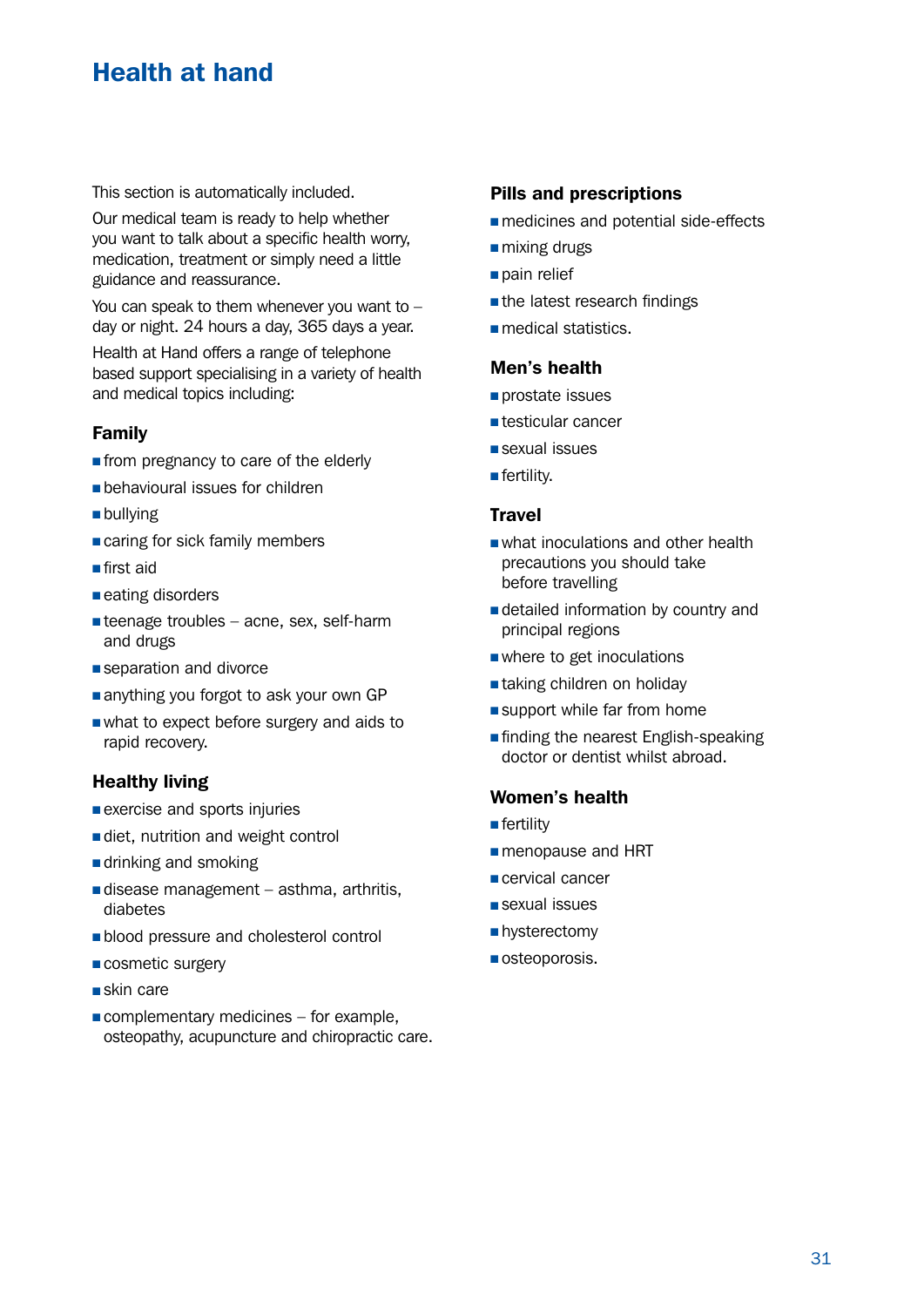### Don't worry about it – pick up the phone and talk to us…

Our experts include nurses, counsellors, midwives and pharmacists. Nurses are available 24/7. Midwife and pharmacist services are available from Monday to Friday 8am to 8pm, Saturday 8am to 4pm and Sundays 8am to 12pm.

For comprehensive and confidential information, just ring 0330 159 8327. Or visit our online health centres for health information you can trust or to submit a question to one of our experts [www.axappphealthcare.co.uk](http://www.axappphealthcare.co.uk)

We may record and/or monitor calls for quality assurance, training and mutual protection.

AXA PPP Healthcare, Phillips House, Crescent Road, Tunbridge Wells, Kent TN1 2PL.

AXA PPP Healthcare Group Limited. Registered Office: 20 Gracechurch Street, London EC3V 0BG, United Kingdom. Registered in England No. 03148346

We may record and monitor calls for quality assurance, training and as a record of our conversation.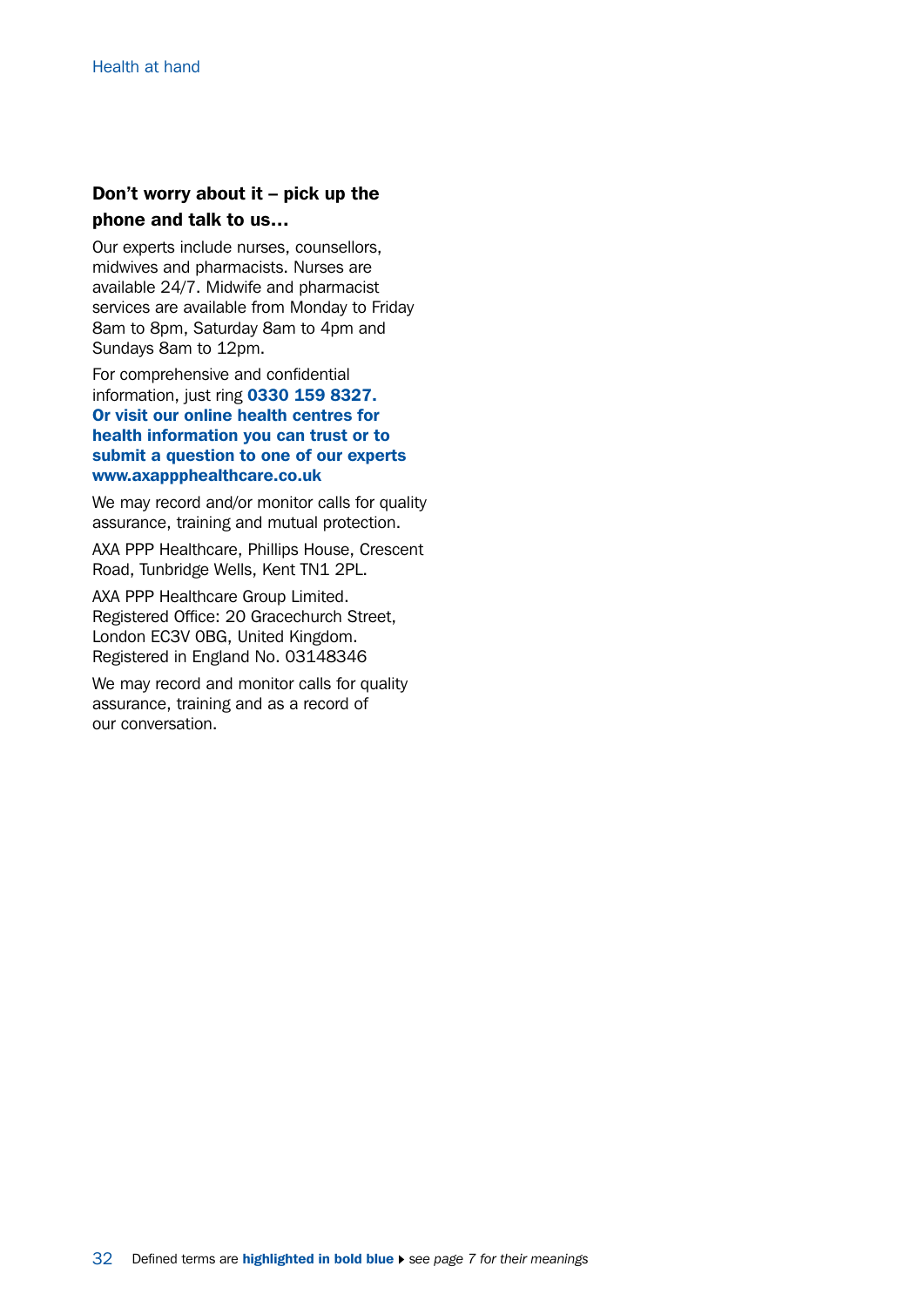## Making a complaint

AXA Insurance aims to provide the highest standard of service to every customer.

If our service does not meet your expectations, we want to hear about it so we can try to put things right.

All complaints we receive are taken seriously. Following the steps below will help us understand your concerns and give you a fair response.

#### Making your complaint

If your complaint relates to a claim on your policy, please contact the department dealing with your claim.

If your complaint relates to your **policy**, please contact your insurance agent or AXA office where it was bought, or AXA Insurance UK plc.

#### Contact details

Head of complaints AXA Insurance Civic Drive Ipswich IP1 2AN

Tel 01473 205926 Fax 01473 205101

Email: [customercare@axa-insurance.co.uk](mailto:customercare%40axa-insurance.co.uk?subject=)

#### If your complaint is about Identity theft

Please write to: Arc Legal Assistance Limited PO Box 8921 Colchester CO4 5YD Phone: 01206 616003

Email: [customerservice@arclegal.co.uk](mailto:customerservice%40arclegal.co.uk?subject=)

#### When you make contact please provide the following information:

- Your name, address and postcode, telephone number and e-mail address (if you have one).
- Nour **policy** and/or claim number, and the type of **policy** you hold.
- $\blacksquare$  The name of your insurance agent (if applicable).
- **n** The reason for your complaint.

Any written correspondence should be headed 'COMPLAINT' and you may include copies of supporting material.

#### Beyond AXA

Should you remain dissatisfied following our final written response, you may be eligible to refer your case to the Financial Ombudsman Service.

The Financial Ombudsman Service is an independent body that arbitrates on complaints about general insurance products. You have six months from the date of our final response to refer your complaint to the Financial Ombudsman Service. This does not affect your right to take legal action.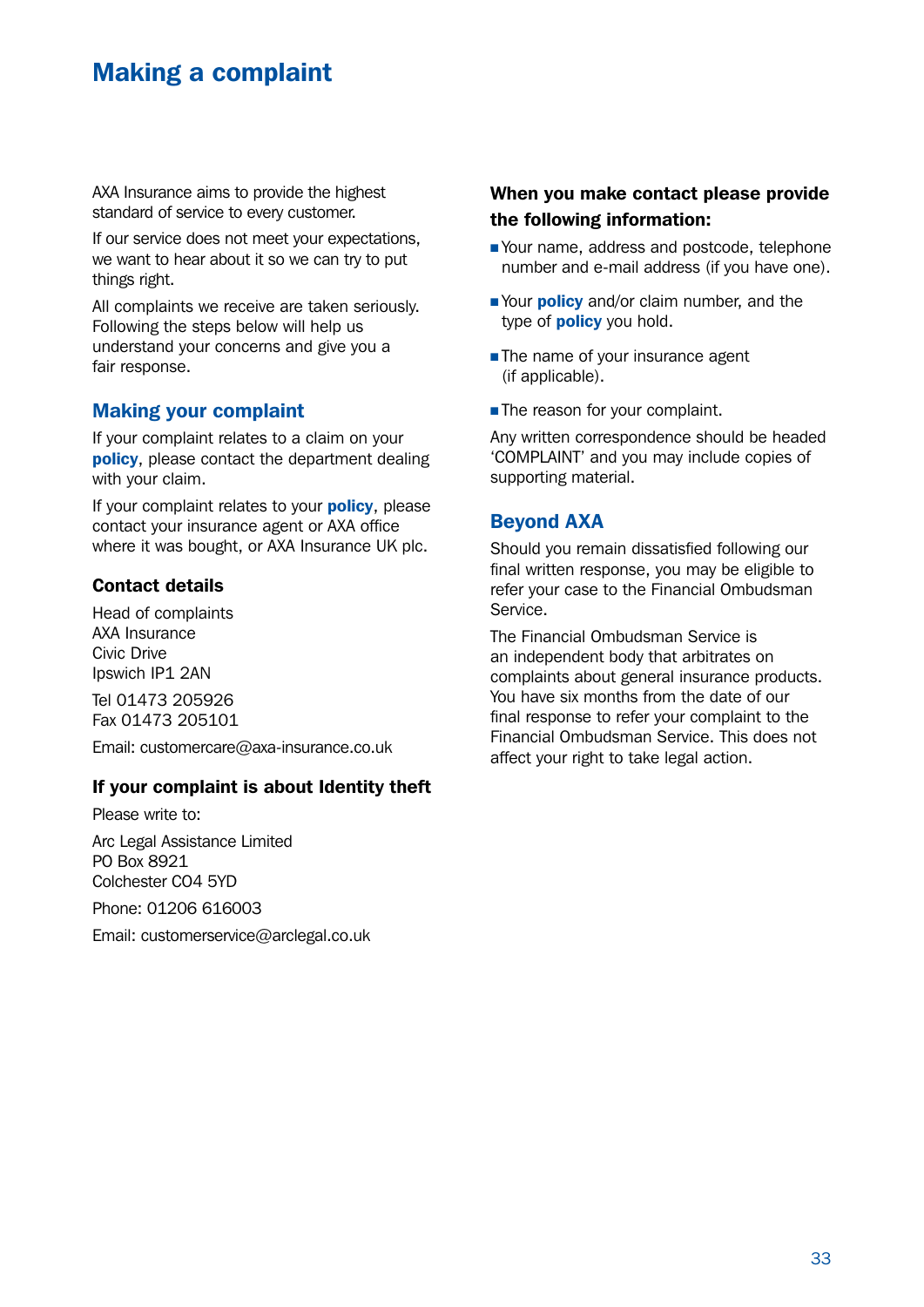If we cannot resolve your complaint you may refer it to the Financial Ombudsman Service at the address given below.

The Financial Ombudsman Service Exchange Tower Harbour Exchange Square London E14 9SR

Tel 0300 123 9123 or 0800 023 4567 Fax 020 7964 1001

Email: [complaint.info@](mailto:complaint.info%40financial-ombudsman.org.uk?subject=) [financial-ombudsman.org.uk](mailto:complaint.info%40financial-ombudsman.org.uk?subject=)

Web: [www.financial-ombudsman.org.uk](http://www.financial-ombudsman.org.uk)

#### Our promise to you

We will

- **Acknowledge all complaints promptly.**
- **n** Investigate quickly and thoroughly.
- **Example 20 Keep you informed of progress.**
- Do everything possible to resolve your complaint.
- $\square$  Use the information from complaints to continuously improve our service.
- Your legal rights will not be affected by any complaint you make.

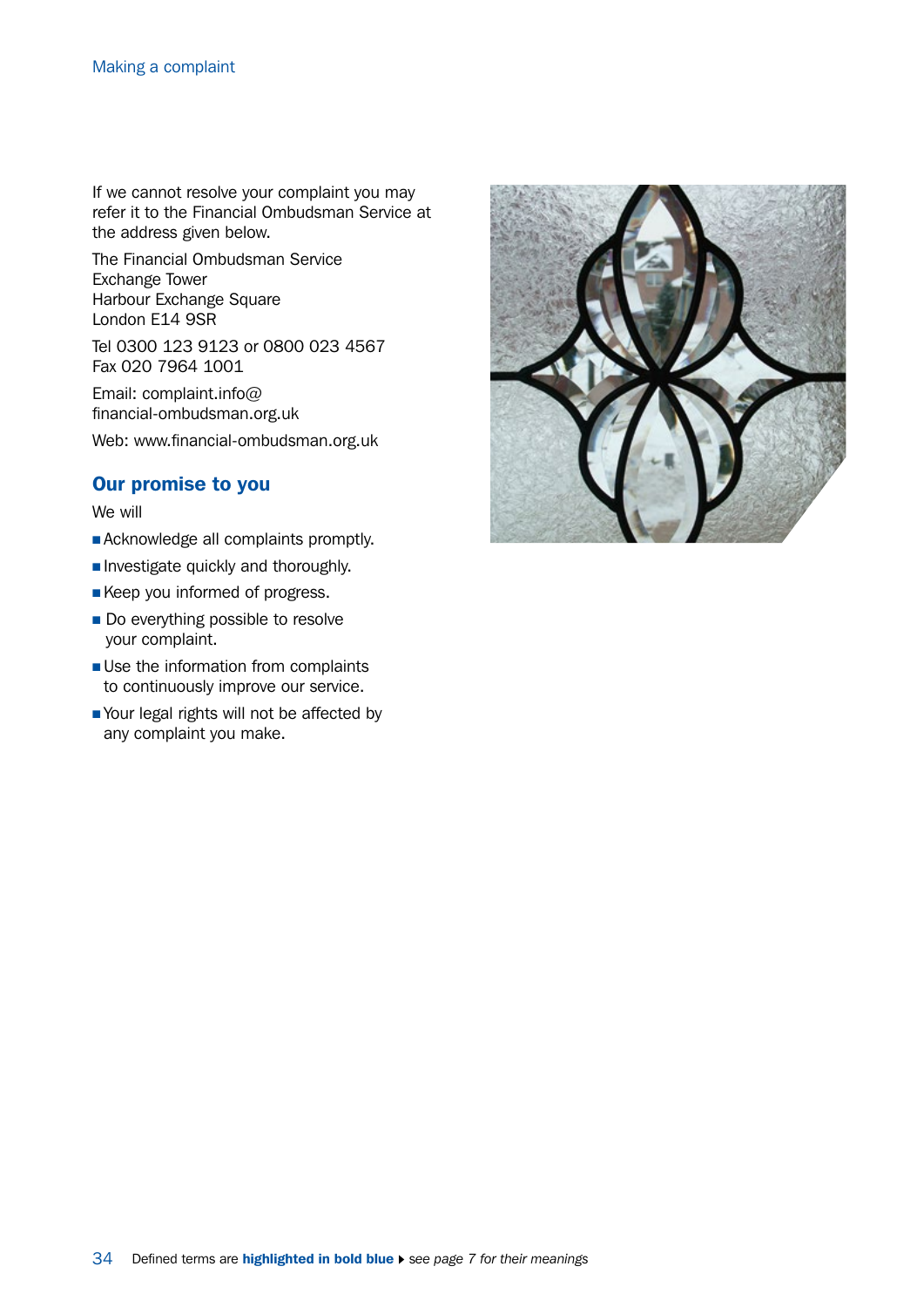### Customer service information

### Data Protection Notice

AXA Insurance UK plc is part of the AXA Group of companies which takes your privacy very seriously. For details of how we use the personal information we collect from you and your rights please view our privacy policy at [www.axa.co.uk/privacy-policy](http://www.axa.co.uk/privacy-policy). If you do not have access to the internet please contact us and we will send you a printed copy.

#### Financial Services Compensation Scheme (FSCS)

AXA insurance UK plc is covered by the Financial Services Compensation Scheme (FSCS). You may be entitled to compensation from the scheme in the unlikely event we cannot met our obligations to you. This depends on the type of insurance and the circumstances of the claim. Further information about the compensation scheme arrangements is available on the FSCS website [www.FSCS.org.uk](http://www.FSCS.org.uk) or by contacting them on 0800 678 1100.

#### Authorisation

AXA Insurance UK plc is authorised by the Prudential Regulation Authority and regulated by the Financial Conduct Authority and the Prudential Regulation Authority under Financial Services Register number 202312. This can be checked on the Financial Services Register by visiting the FCA's website at [www.fca.org.uk/register](http://www.fca.org.uk/register).